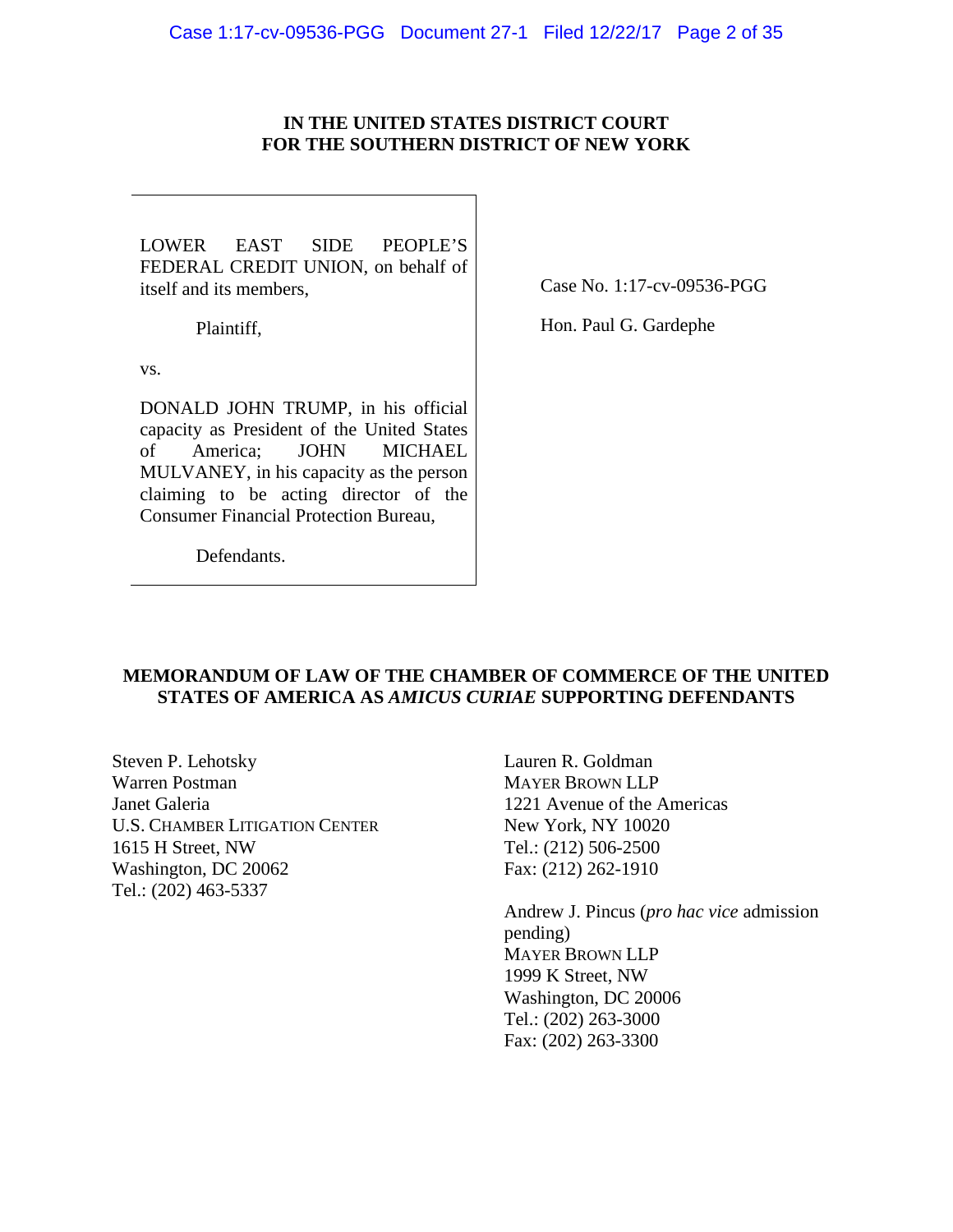# **TABLE OF CONTENTS**

| $\mathbf{I}$ . | Plaintiff's Interpretation of the Dodd-Frank Act Would Impose an Unprecedented<br>Limitation on the President's Constitutional Authority to Appoint and Remove the |                                                                                                                                                |  |
|----------------|--------------------------------------------------------------------------------------------------------------------------------------------------------------------|------------------------------------------------------------------------------------------------------------------------------------------------|--|
|                | A.                                                                                                                                                                 | The President's appointment and removal powers are central elements of                                                                         |  |
|                | <b>B.</b>                                                                                                                                                          | Permitting only the CFPB Director to designate an Acting Director<br>infringes impermissibly upon the President's constitutional authority and |  |
| II.            | The President May Designate An Acting Director Under 5 U.S.C. § 3345(a)(2). 10                                                                                     |                                                                                                                                                |  |
|                | A.                                                                                                                                                                 | The FVRA authorizes the President to appoint a Senate-confirmed                                                                                |  |
|                | <b>B.</b>                                                                                                                                                          | The Dodd-Frank Act does not eliminate the authority conferred on the                                                                           |  |
|                |                                                                                                                                                                    | Section $1011(b)(5)$ does not apply when the Director position is<br>1.                                                                        |  |
|                |                                                                                                                                                                    | Dodd-Frank does not displace the President's FVRA authority19<br>2.                                                                            |  |
|                | $C_{\cdot}$                                                                                                                                                        | The constitutional concerns Plaintiff cites do not support its reading of                                                                      |  |
| Ш.             |                                                                                                                                                                    |                                                                                                                                                |  |
|                |                                                                                                                                                                    |                                                                                                                                                |  |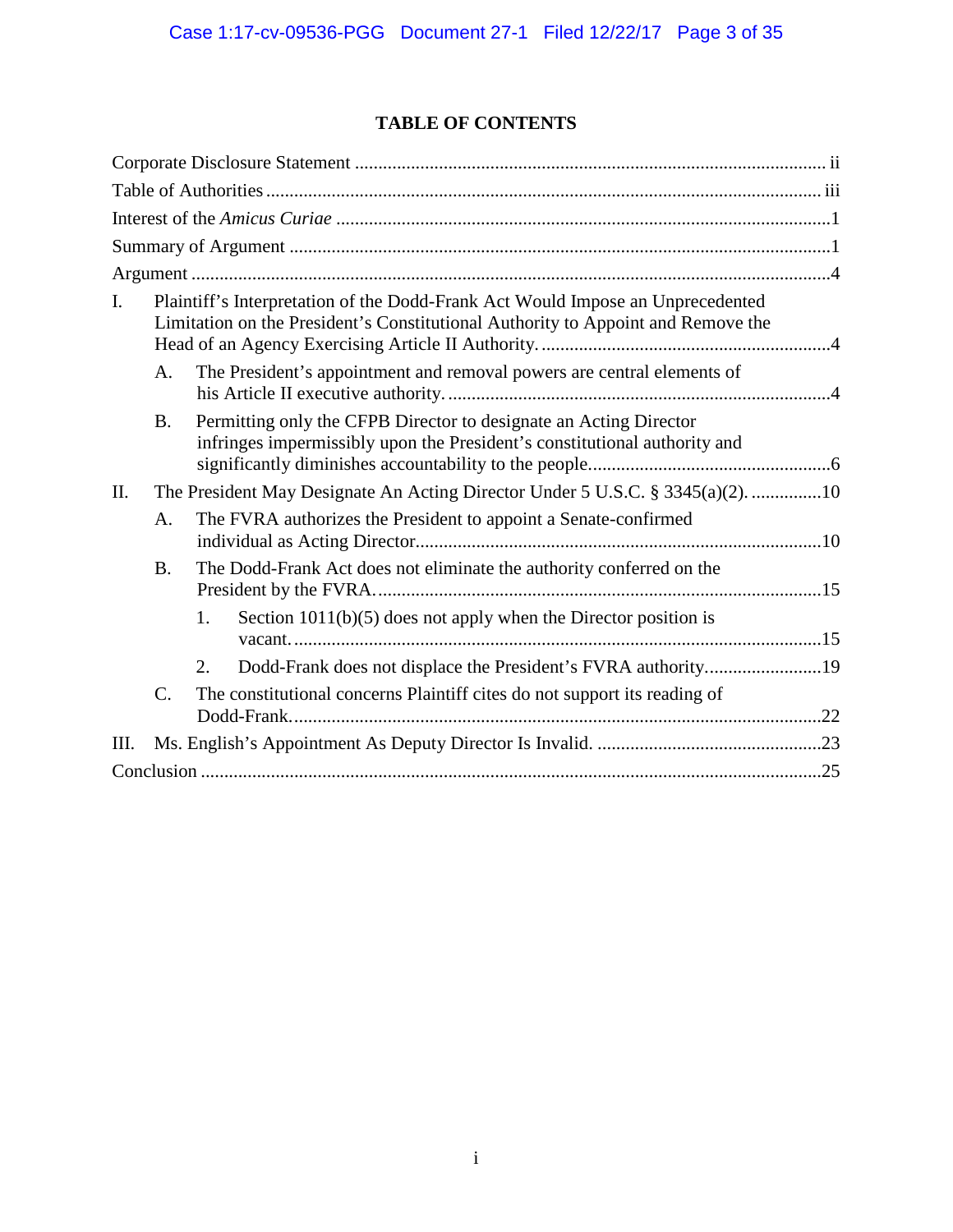## **CORPORATE DISCLOSURE STATEMENT**

The Chamber of Commerce of the United States of America ("Chamber") is a non-profit, tax-exempt organization incorporated in the District of Columbia. The Chamber has no parent corporation, and no publicly held company has 10% or greater ownership in the Chamber.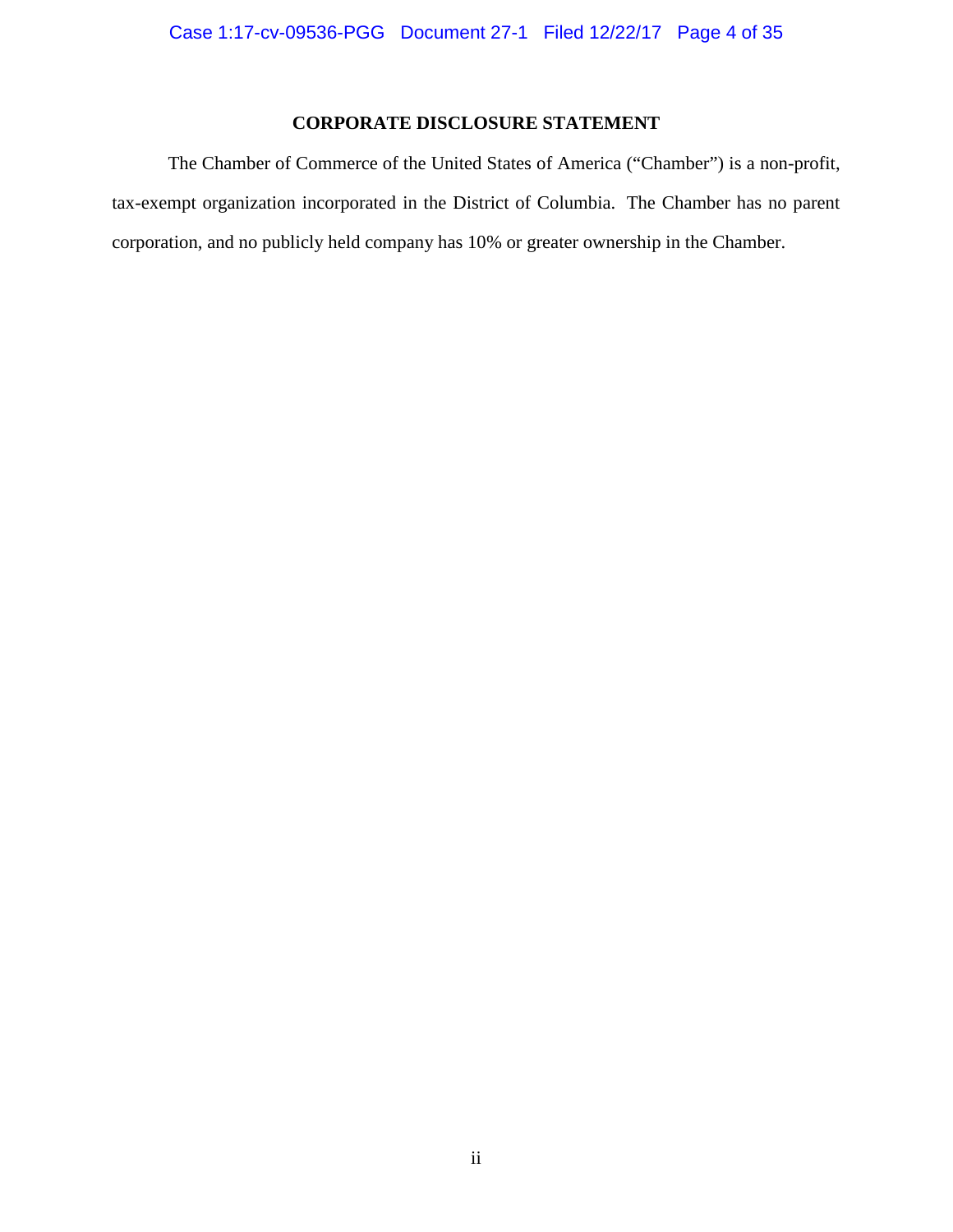# **TABLE OF AUTHORITIES**

## Page(s)

## **Cases**

| Abbott v. Abbott,                                                            |
|------------------------------------------------------------------------------|
| Bowsher v. Synar,                                                            |
| Dep't of Transp. v. Ass'n of Am. Railroads,                                  |
| Edward J. DeBartolo Corp. v. Fla. Gulf Coast Bldg. & Constr. Trades Council, |
| Free Enter. Fund v. Pub. Co. Accounting Oversight Bd.,                       |
| Freytag v. Commissioner of Internal Revenue,                                 |
| Gustafson v. Alloyd Co.,                                                     |
| Gutierrez de Martinez v. Lamagno,                                            |
| Hooks v. Kitsap Tenant Support Servs.,                                       |
| Humphrey's Executor v. United States,                                        |
| Intercollegiate Broad. Sys., Inc. v. Copyright Royalty Bd.,                  |
| Jarecki v. G.D. Searle & Co.,                                                |
| Myers v. United States,                                                      |
| NLRB v. SW Gen., Inc.,                                                       |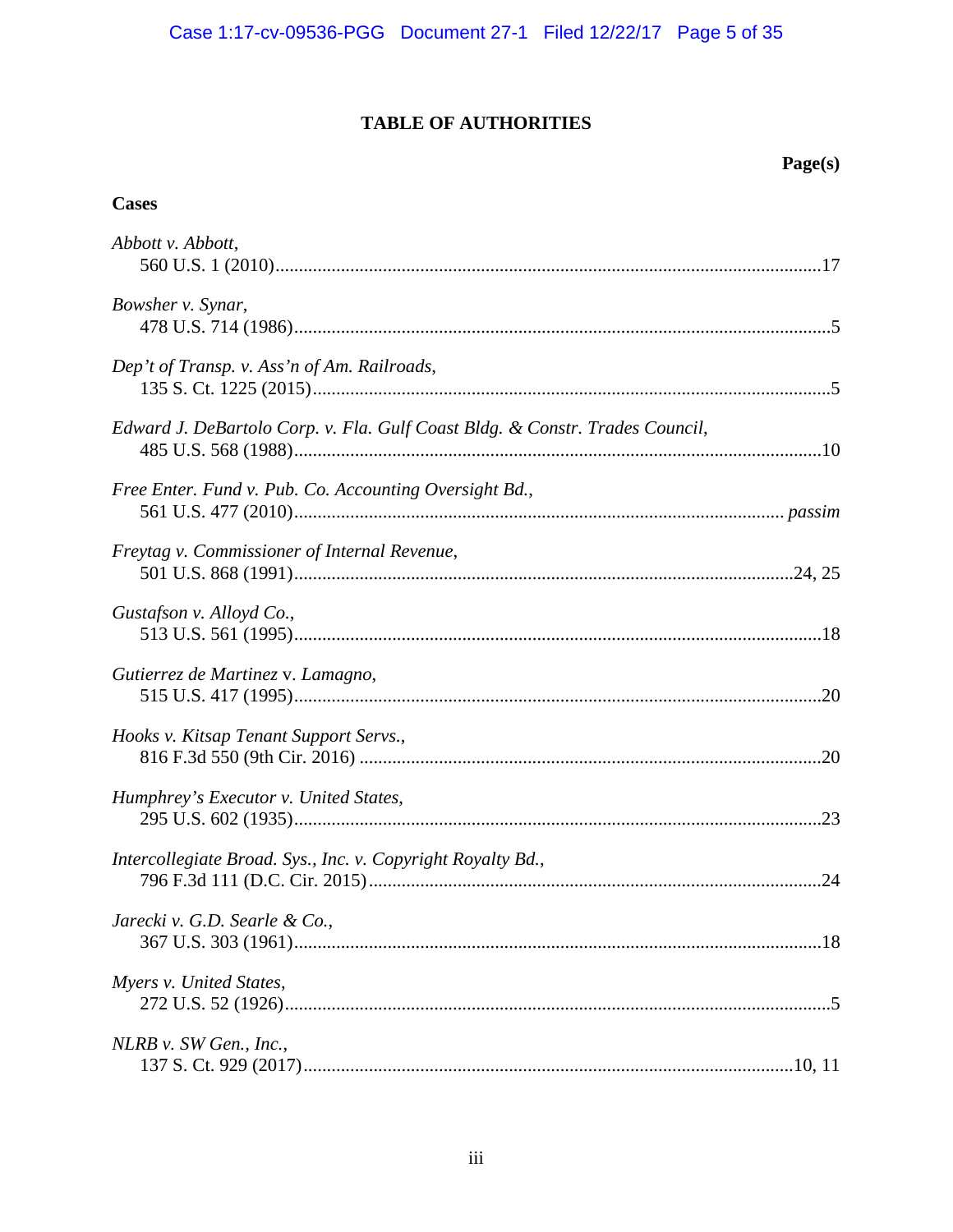| PHH Corp. v. Consumer Fin. Protection Bureau, |  |
|-----------------------------------------------|--|
| Providence Bank v. Billings,                  |  |
| Pub. Citizen v. Dep't of Justice,             |  |
| Ratzlaf v. United States,                     |  |
| Russello v. United States,                    |  |
| United States v. Germaine,                    |  |
| <b>Constitutional Provisions and Statutes</b> |  |
|                                               |  |
|                                               |  |
|                                               |  |
| 5 U.S.C.                                      |  |
|                                               |  |
|                                               |  |
|                                               |  |
|                                               |  |
|                                               |  |
|                                               |  |
|                                               |  |
|                                               |  |
|                                               |  |
|                                               |  |
|                                               |  |
|                                               |  |
| 12 U.S.C.                                     |  |
|                                               |  |
|                                               |  |
|                                               |  |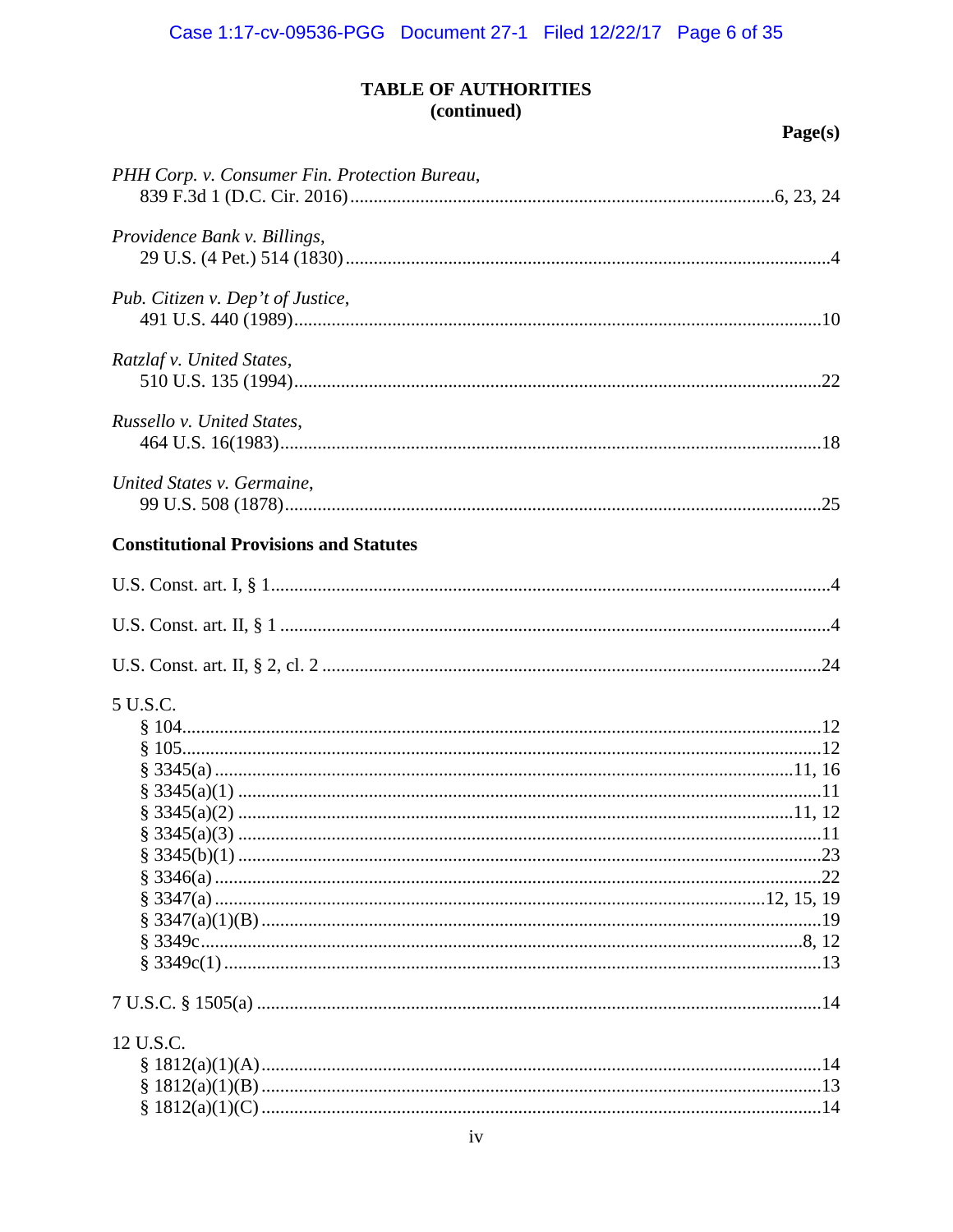| 15 U.S.C. |  |
|-----------|--|
|           |  |
|           |  |
|           |  |
|           |  |
|           |  |
|           |  |
|           |  |
|           |  |
|           |  |
|           |  |
|           |  |
|           |  |
|           |  |
|           |  |
|           |  |
|           |  |
|           |  |
|           |  |
|           |  |
|           |  |
|           |  |
|           |  |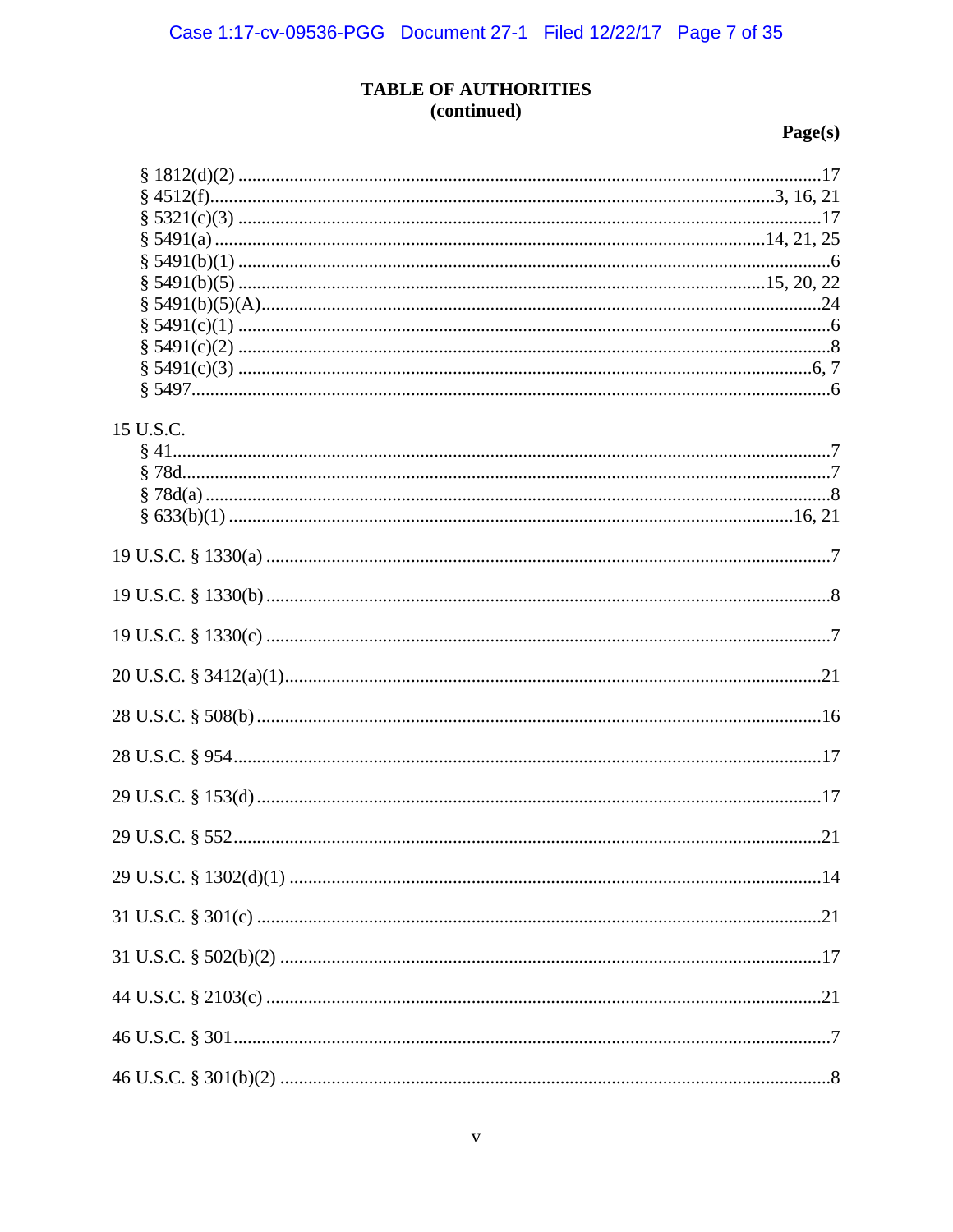| Dodd-Frank Wall Street Reform and Consumer Protection Act, Pub. L. No. 111-                                                                                        |  |
|--------------------------------------------------------------------------------------------------------------------------------------------------------------------|--|
| <b>Other Authorities</b>                                                                                                                                           |  |
| Absent, Merriam-Webster Online Dictionary, https://www.merriam-                                                                                                    |  |
| Designating an Acting Director of the Bureau of Consumer Financial Protection,                                                                                     |  |
| Federal Reserve Board -Vacancy With the Office of the Chairman - Status of the<br>Vice Chairman,                                                                   |  |
| The Federalist No. 39 (James Madison) (Lillian Goldman Law Library, 2008),                                                                                         |  |
|                                                                                                                                                                    |  |
|                                                                                                                                                                    |  |
| Julian Hattem, NLRB at full strength as Obama appointees are sworn into office,<br>The Hill (Aug. 12, 2013), http://thehill.com/regulation/labor/316677-nlrb-full- |  |
| D. Mellinkoff, Mellinkoff's Dictionary of American Legal                                                                                                           |  |
| Memorandum from Mary E. McLeod, General Counsel,                                                                                                                   |  |
|                                                                                                                                                                    |  |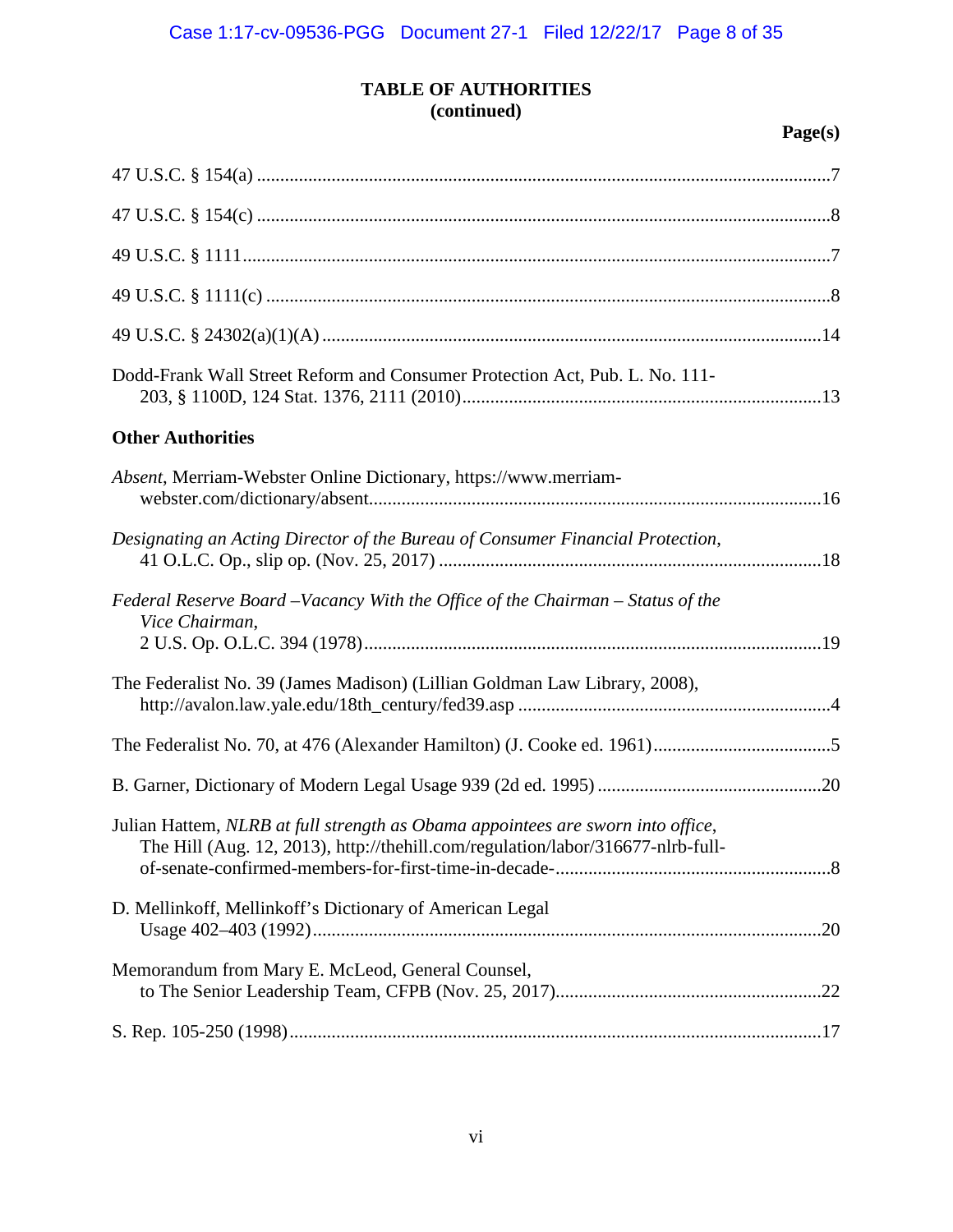| Jennifer L. Selin, What Makes an Agency Independent? (Vanderbilt Univ. |  |
|------------------------------------------------------------------------|--|
| Working Paper 08-2013), https://www.vanderbilt.edu/                    |  |
|                                                                        |  |
|                                                                        |  |
| Unavailable, Merriam-Webster Online Dictionary, https://www.merriam-   |  |
|                                                                        |  |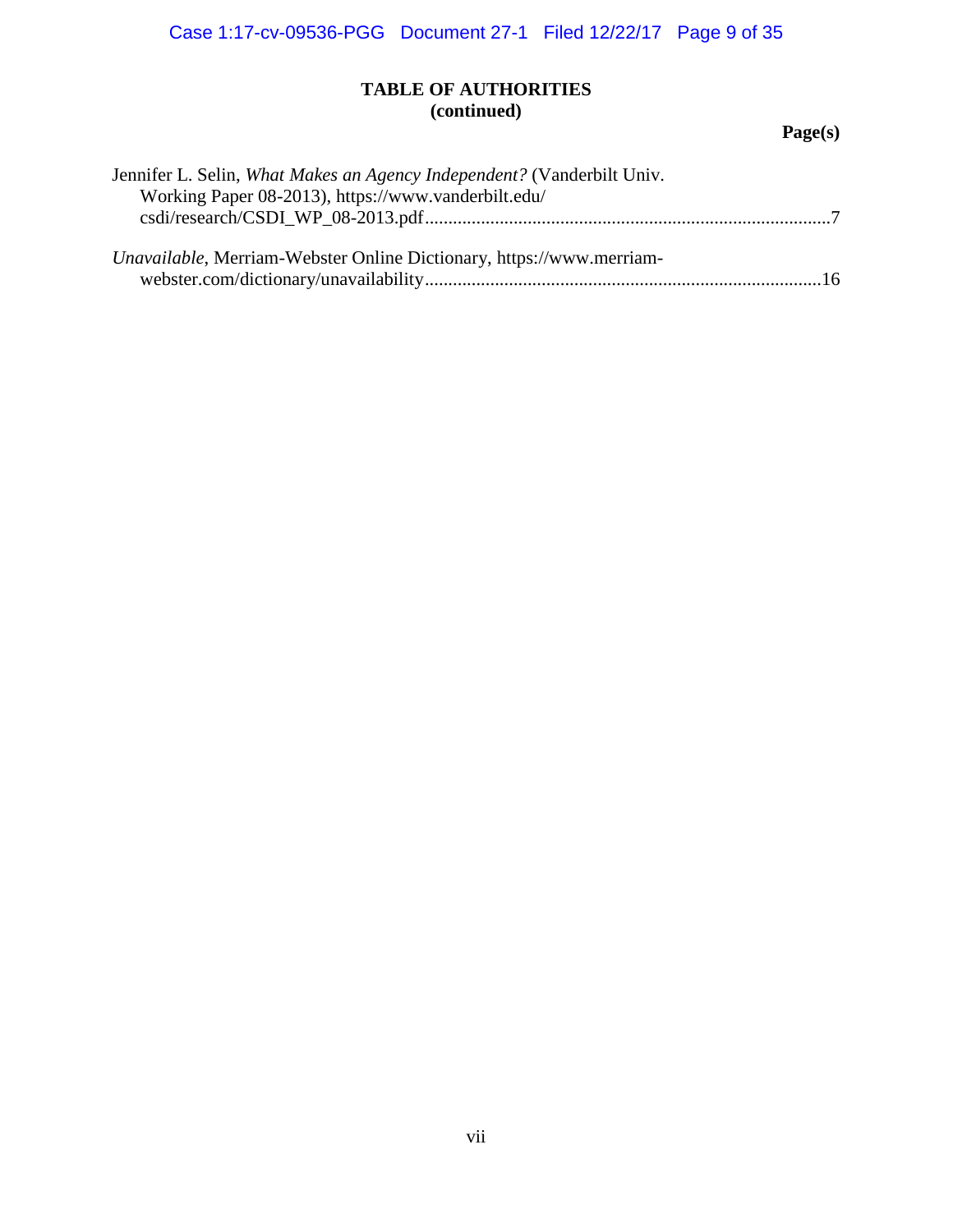#### **INTEREST OF THE** *AMICUS CURIAE*

The Chamber of Commerce of the United States of America is the world's largest business federation. It represents 300,000 direct members and indirectly represents the interests of more than 3 million companies and professional organizations of every size, in every industry sector, and from every region of the country. An important function of the Chamber is to represent the interests of its members in matters before Congress, the Executive Branch, and the courts. To that end, the Chamber regularly files *amicus curiae* briefs in cases that raise issues of concern to the nation's business community.

The Chamber's members include numerous consumer financial services providers—and other businesses—subject to the regulatory and enforcement authority of the Consumer Financial Protection Bureau. Plaintiff's claim threatens uncertainty about the status of the acting Director and the legality of actions taken by him. That is to the detriment of businesses (and consumers) who need certainty regarding the actions of the Bureau and its direction. The Chamber accordingly has a strong interest in the resolution of this lawsuit.<sup>1</sup>

#### **SUMMARY OF ARGUMENT**

Plaintiff contends that Leandra English is the rightful acting Director of the Consumer Financial Protection Bureau—and that the President's invocation of his authority under the Federal Vacancies Reform Act ("FVRA") to designate Mick Mulvaney as acting Director is unlawful. Plaintiff is wrong as a matter of statutory construction and its arguments, if accepted, would raise grave questions about the constitutionality of the provision of the Dodd-Frank Act on which it relies.

Our Constitution is founded on the principle that government power is subject to control by the people. That goal is accomplished by ensuring that the President—who is elected by and

 $<sup>1</sup>$  No counsel for a party authored this brief in whole or in part, and no person other than the</sup> amicus curiae, its members, or its counsel contributed money that was intended to fund the preparation or submission of this brief.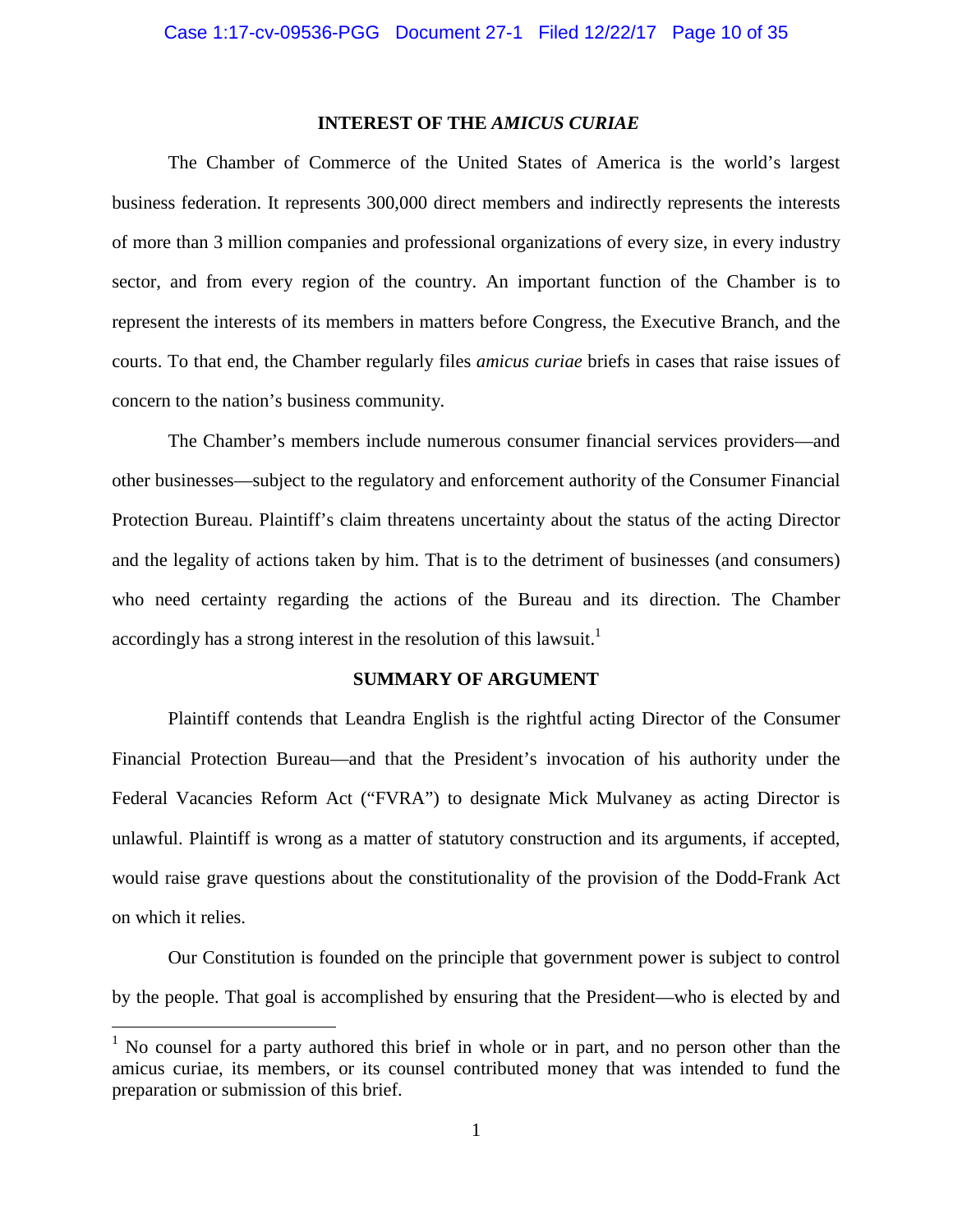#### Case 1:17-cv-09536-PGG Document 27-1 Filed 12/22/17 Page 11 of 35

accountable to the people—retains control over the executive branch, principally through his powers to appoint and remove executive officers. An interpretation of the Dodd-Frank Act that would prevent the President from designating the acting Director of the Bureau after a Director's resignation would accordingly raise serious constitutional concerns.

The governing statutes do not permit that result. Congress in 1998 enacted the FVRA to establish the generally-applicable rules for appointment of officials on an "acting" basis. The FVRA's plain terms authorize the President to designate a Senate-confirmed officer to serve as acting Director.

Plaintiff's argument that the FVRA is inapplicable because of the acting Director's *ex officio* membership on the board of the Federal Deposit Insurance Corporation would, if accepted, prevent the President from using his FVRA authority to designate acting Secretaries of Commerce, Labor, Treasury, and Transportation, among other offices—because each sits on the board of a government corporation. Such a significant contraction in the FVRA's scope confirms the flaws in Plaintiff's argument.

Plaintiff's claim that the Dodd-Frank Act displaces the President's authority under the FVRA is similarly flawed. The Dodd-Frank Act provision relied upon by Plaintiff empowers the Deputy Director to exercise the Director's authority on an "acting" basis only when the Director position is occupied, but the incumbent is not available. It does not apply in situations such as that presented here, where the Director position is vacant. The provision uses the words "absent" and "unavailable," but not the terms "vacant," "dies," or "resigns"—which are the terms that Congress consistently employs when it wishes to designate an official to serve in an "acting" capacity for a position that has become vacant.

Moreover, Plaintiff's textual argument that the Dodd-Frank Act revokes the President's FVRA authority hangs entirely on the word "shall," but the Supreme Court has recognized that in context "shall" can mean "may"—just so here. And the statute applicable to another office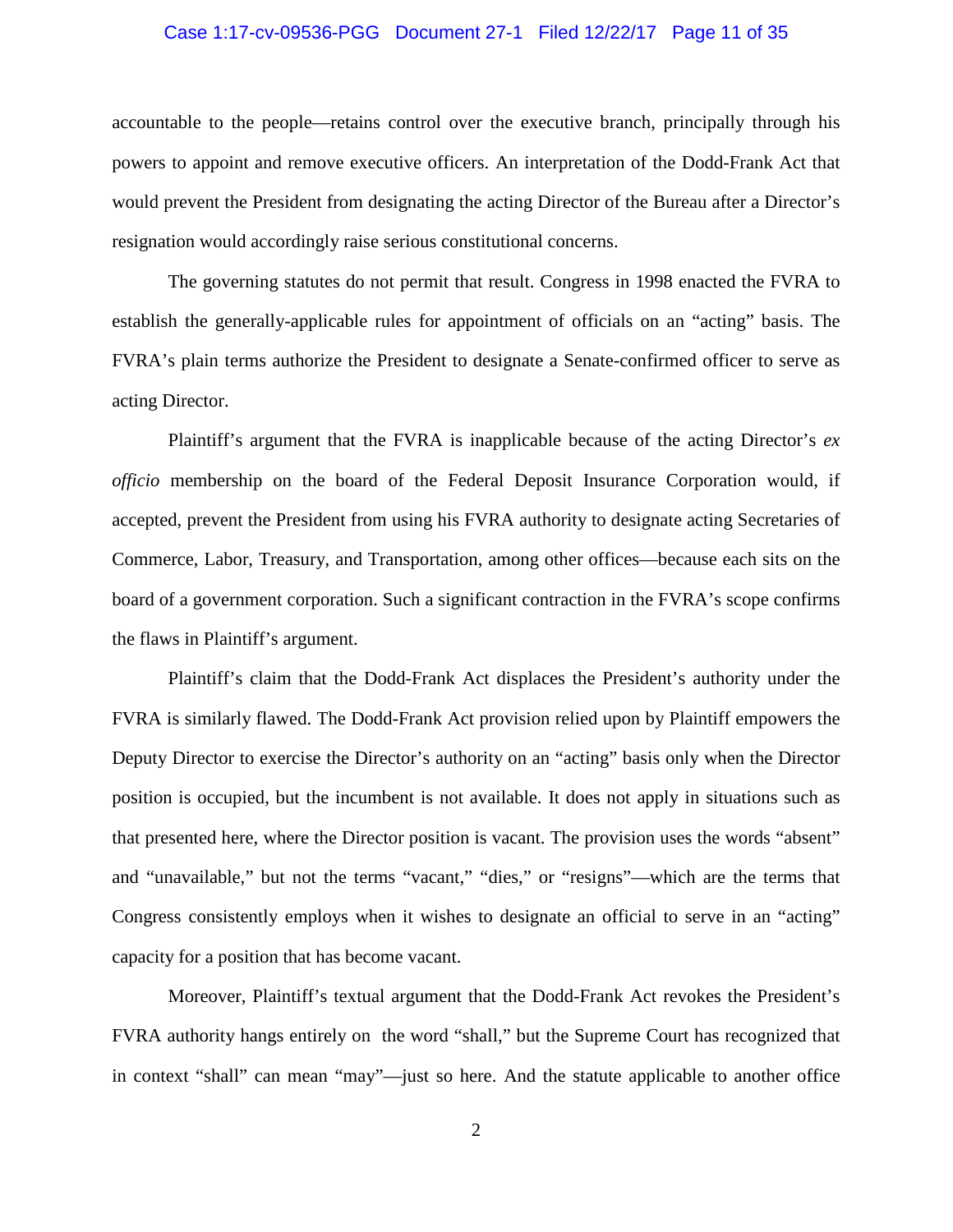#### Case 1:17-cv-09536-PGG Document 27-1 Filed 12/22/17 Page 12 of 35

created after enactment of the FVRA—the director of the Federal Housing Finance Agency shows that Congress uses much more specific language when it intends to limit the President's discretion: that statute states that "[i]n the event of the death, resignation, sickness, or absence of the Director, *the President shall designate* either the Deputy Director of the Division of Enterprise Regulation, the Deputy Director of the Division of Federal Home Loan Bank Regulation, or the Deputy Director for Housing Mission and Goals, to serve as acting Director." 12 U.S.C. § 4512(f) (emphasis added). The absence from the Dodd-Frank provision of similar language limiting the President's discretion—especially given the fact that Section 4512(f) was enacted just two years before Dodd-Frank—is fatal to Plaintiff's argument.

Even if the statute were not clear on this point, the doctrine of constitutional avoidance would mandate that it be read in the government's favor. Allowing the Director to name his own successor and block the President for months or even years from naming anyone to the Bureau's directorship would make the Bureau even more insulated from public accountability than it already is, posing grave constitutional concerns under Article II.

Finally, Plaintiff's lawsuit cannot succeed even if its reading of the Dodd-Frank Act were correct, because Ms. English's appointment as Deputy Director of the Bureau was itself unlawful. As a panel of the D.C. Circuit has already recognized, the current structure of the Bureau—with sweeping rulemaking, adjudicatory, and enforcement powers concentrated in a single individual removable only for cause—is unconstitutional. Director Cordray's appointment of Ms. English was therefore ultra vires and invalid. And at a minimum, ruling in favor of Plaintiff would require the Court to resolve a serious constitutional question about the validity of the Dodd-Frank Act provision authorizing the Director to appoint a Deputy Director. Congress may vest the power to appoint such inferior officers in the "Heads of Departments" under Article II, but the Bureau, which is entirely contained within another agency (the Federal Reserve), is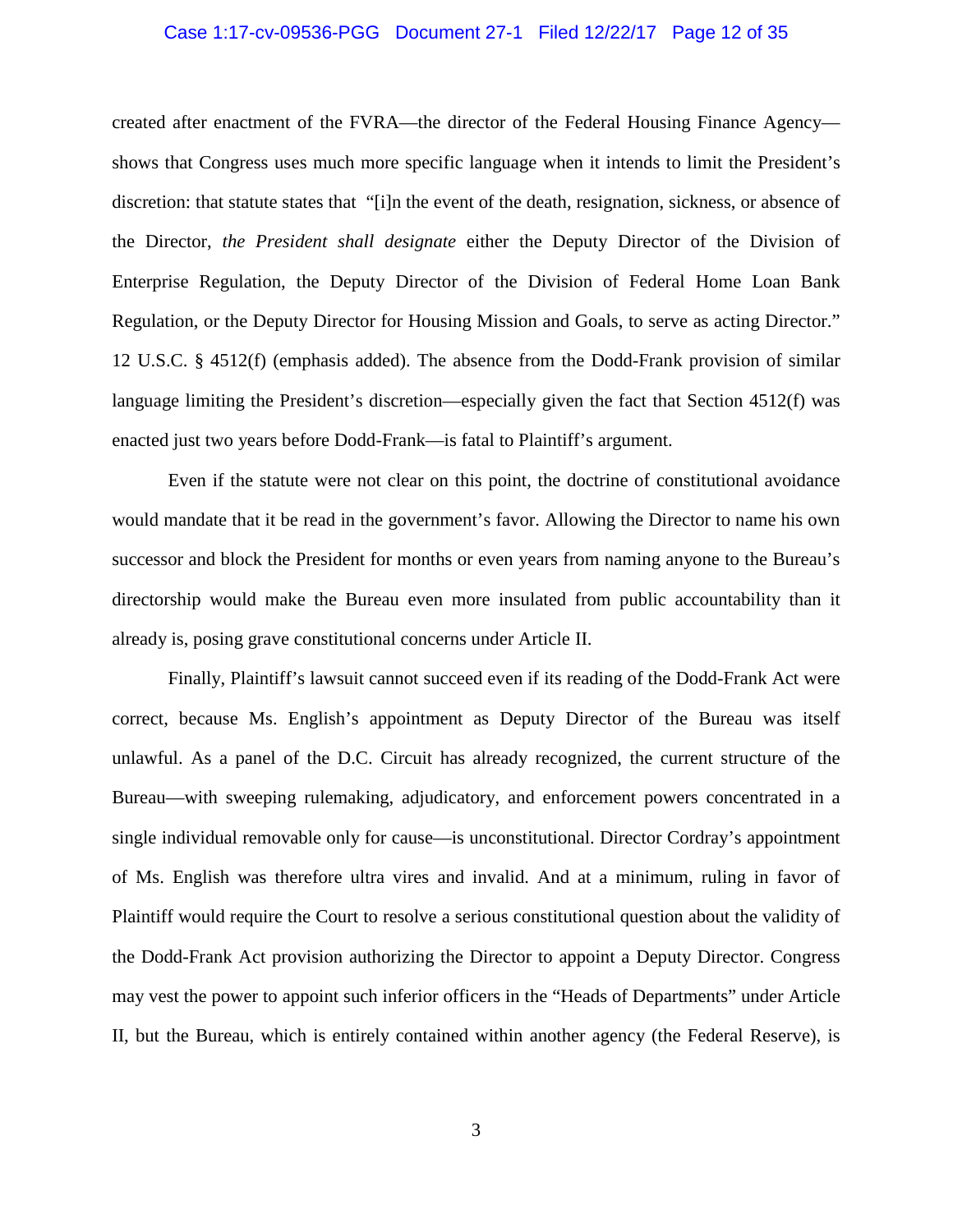not a "Department" for Article II purposes, and the Director accordingly may not appoint inferior officers such as the Deputy Director.

#### **ARGUMENT**

## **I. Plaintiff's Interpretation of the Dodd-Frank Act Would Impose an Unprecedented Limitation on the President's Constitutional Authority to Appoint and Remove the Head of an Agency Exercising Article II Authority.**

This case implicates one of the most fundamental aspects of Presidential power: the power to appoint and to remove officers exercising Article II authority. The Constitution assigns that power to the President in order to promote accountability to the public. Diluting the President's appointment and removal powers would undermine that critical objective. Plaintiff's interpretation of the relevant statutory provisions, which would allow the Bureau's Director to name his own replacement and prevent the President from placing a person selected by him in charge of the Bureau—potentially for years—must therefore be rejected.

## **A. The President's appointment and removal powers are central elements of his Article II executive authority.**

"Our Constitution was adopted to enable the people to govern themselves, through their elected leaders." *Free Enter. Fund v. Pub. Co. Accounting Oversight Bd.*, 561 U.S. 477, 499 (2010). It embodies "that honorable determination which animates every votary of freedom, to rest all our political experiments on the capacity of mankind for self-government." The Federalist No. 39 (James Madison) (Lillian Goldman Law Library, 2008), http://avalon.law.yale.edu/ 18th\_century/fed39.asp; *see also, e.g.*, *Providence Bank v. Billings*, 29 U.S. (4 Pet.) 514, 548 (1830) ("The power of self government is a power absolute and inherent in the people.").

In accordance with that objective, all "legislative Powers" of the federal government are "vested in a Congress of the United States," consisting of the people's elected Representatives and Senators. U.S. Const. art. I, § 1. And "[t]he executive Power" is "vested in a President of the United States" (art. II, § 1), who is "chosen by the entire Nation" (*Free Enter. Fund*, 561 U.S. at 499). Conferring legislative and executive authority directly, and solely, on the representatives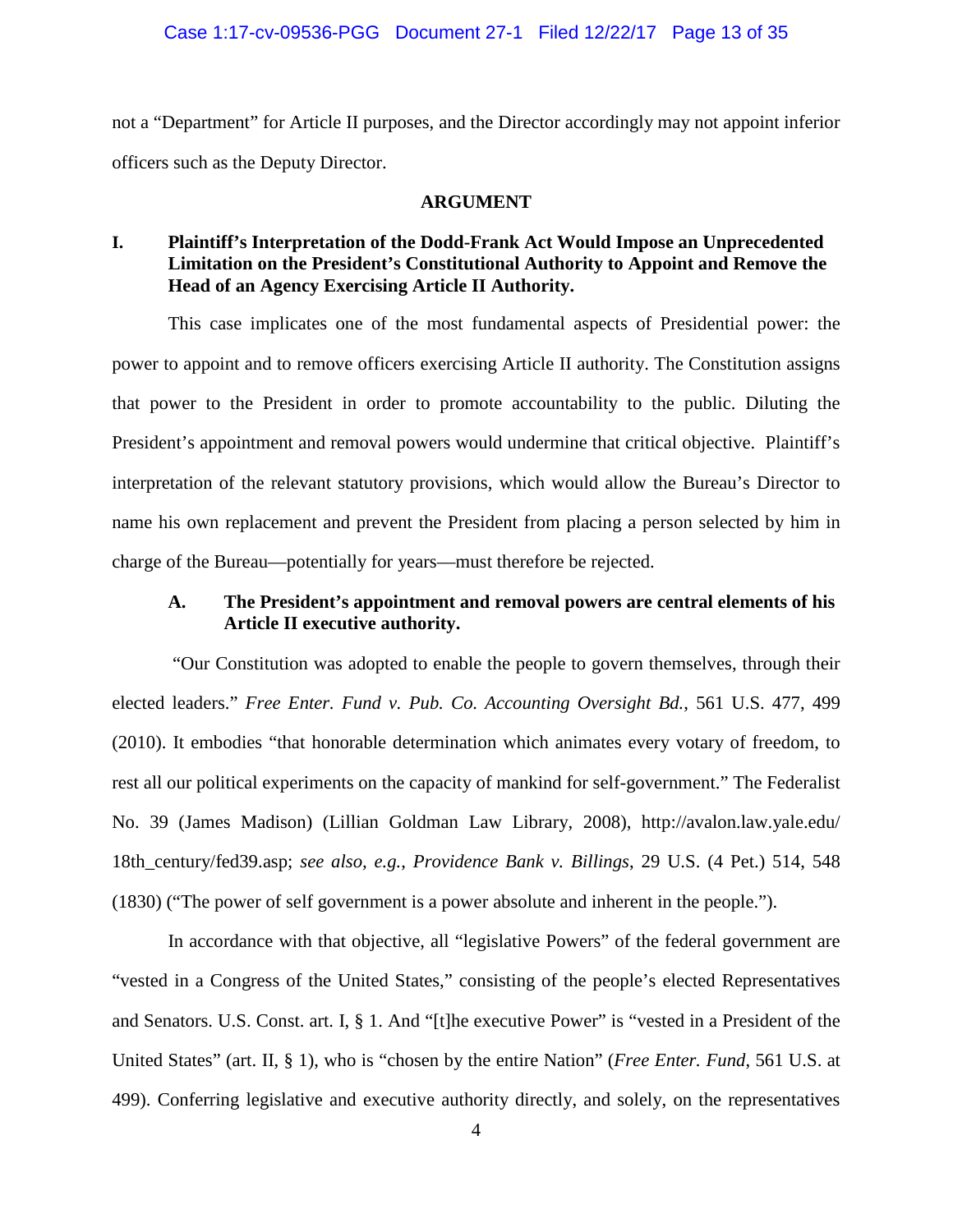#### Case 1:17-cv-09536-PGG Document 27-1 Filed 12/22/17 Page 14 of 35

chosen by the people is essential for accountability to the people—and therefore to the selfgovernment on which the constitutional structure rests. That is because "[t]he diffusion of power carries with it a diffusion of accountability," which "subverts . . . the public's ability to pass judgment on" the efforts of those whom they elect. *Id.* at 497-98; *see also id*. at 498 ("[w]ithout a clear and effective chain of command, the public cannot 'determine on whom the blame or the punishment of a pernicious measure, or series of pernicious measures ought really to fall'" (quoting The Federalist No. 70, at 476 (Alexander Hamilton) (J. Cooke ed. 1961)).

The President necessarily must act with "the assistance of subordinates." *Myers v. United States*, 272 U.S. 52, 117 (1926). But in order to preserve the accountability of the executive branch, the President must be able to supervise and control his subordinates' actions: "[t]he buck stops with the President" under Article II. *Free Enter. Fund*, 561 U.S. at 493; *see also Dep't of Transp. v. Ass'n of Am. Railroads*, 135 S. Ct. 1225, 1238 (2015) (explaining that Article II "ensures that those who exercise the power of the United States are accountable to the President, who himself is accountable to the people").

To effectively control his subordinates, the President must also be able to remove them: "Without such power, the President could not be held fully accountable for discharging his own responsibilities; the buck would stop somewhere else." *Free Enter. Fund*, 561 U.S. at 514; *see also, e.g.*, *Bowsher v. Synar*, 478 U.S. 714, 726 (1986) ("Once an officer is appointed, it is only the authority that can remove him, and not the authority that appointed him, that he must fear and, in the performance of his functions, obey.") (internal quotation marks omitted); *Myers*, 272 U.S. at 119 ("[T]hose in charge of and responsible for administering functions of government, who select their executive subordinates, need in meeting their responsibility to have the power to remove those whom they appoint."). In short, the President's powers to both appoint and remove officers exercising Article II authority are essential to ensuring that the executive power is fully answerable to the people.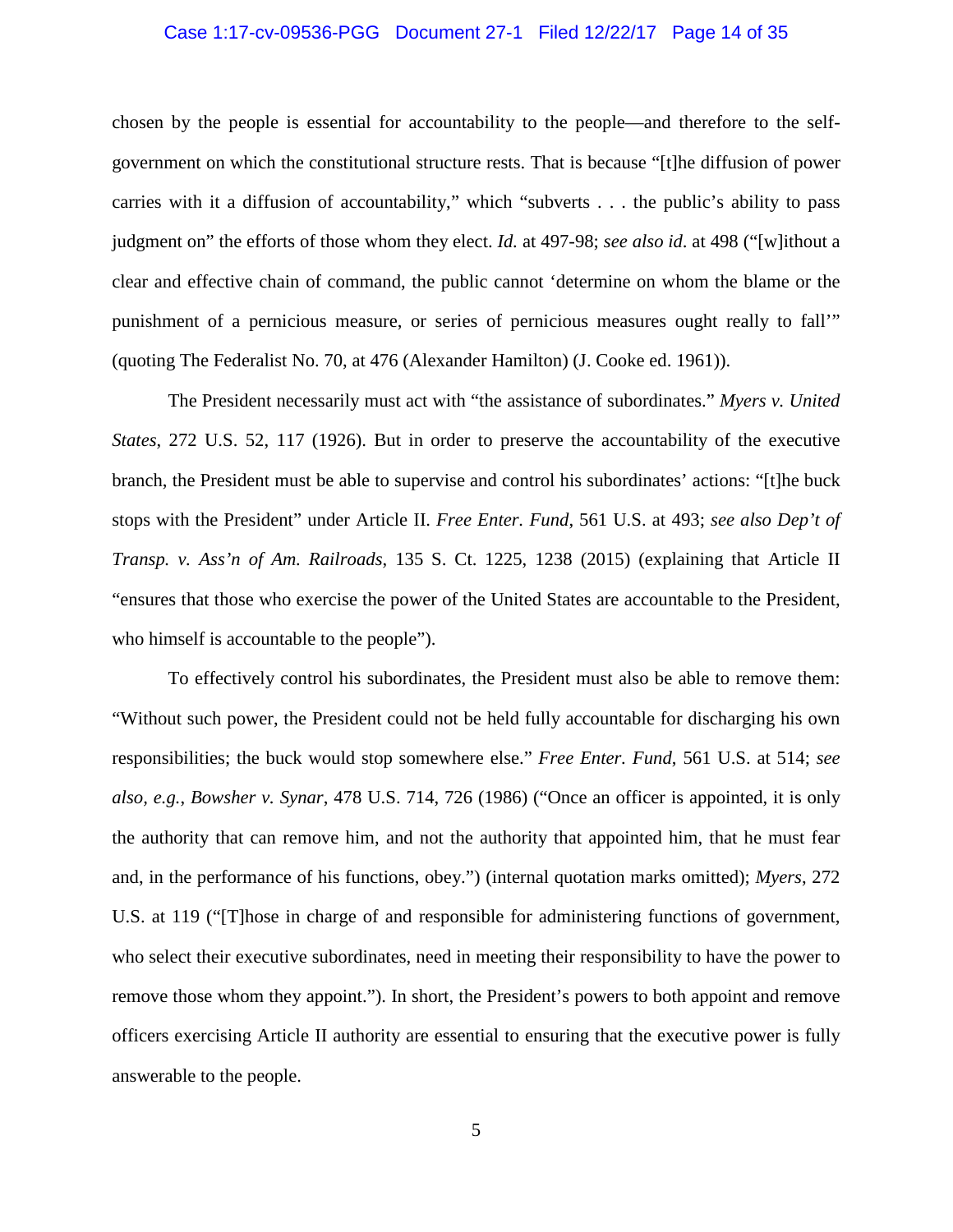## **B. Permitting only the CFPB Director to designate an Acting Director infringes impermissibly upon the President's constitutional authority and significantly diminishes accountability to the people.**

Plaintiff's submission is that the President's constitutional appointment authority is effectively eliminated with respect to the acting Director of the CFPB: the President may not designate the acting Director (only the Director may do so) and the President may remove the acting Director only for cause. (The latter point is not explicit in Plaintiff's argument, but if the President could remove the Deputy Director at will, then the question of who appoints the acting Director would have little importance.) Such a result would raise grave constitutional questions because the Director's—not the President's—preference would govern unless the acting Director committed "inefficiency, neglect of duty, or malfeasance in office."

The Dodd-Frank Act already insulates the Director from presidential accountability to an unprecedented degree, by: (1) making the Director the sole head of the Bureau (*see* 12 U.S.C.  $§$  5491(b)(1)), rather than employing a multi-member commission or board to govern the agency; (2) giving the Director a five-year term that will often span Presidential administrations (*id.* § 5491(c)(1)); (3) making the Director removable only for cause  $(id. § 5491(c)(3))$ ; and (4) exempting the Bureau's expenditures from the appropriations process generally applicable to government agencies, which requires the President's assent to a bill passed by Congress (or a congressional override of his veto) (*id.* § 5497). The first three of these features led a D.C. Circuit panel to conclude that the Bureau's "unprecedented" structure was unconstitutional under Article II and to remedy that problem by invalidating the provision of the statute making the Director removable only for cause. *See PHH Corp. v. Consumer Fin. Protection Bureau*, 839 F.3d 1, 21 (D.C. Cir. 2016), *reh'g en banc granted and opinion vacated*, Feb. 16, 2017.

Plaintiff contends that, on top of all this, the Dodd-Frank Act grants to the Director the unfettered authority to designate his own successor as acting Director before leaving the agency *and* makes that successor immune from removal or displacement by the President until the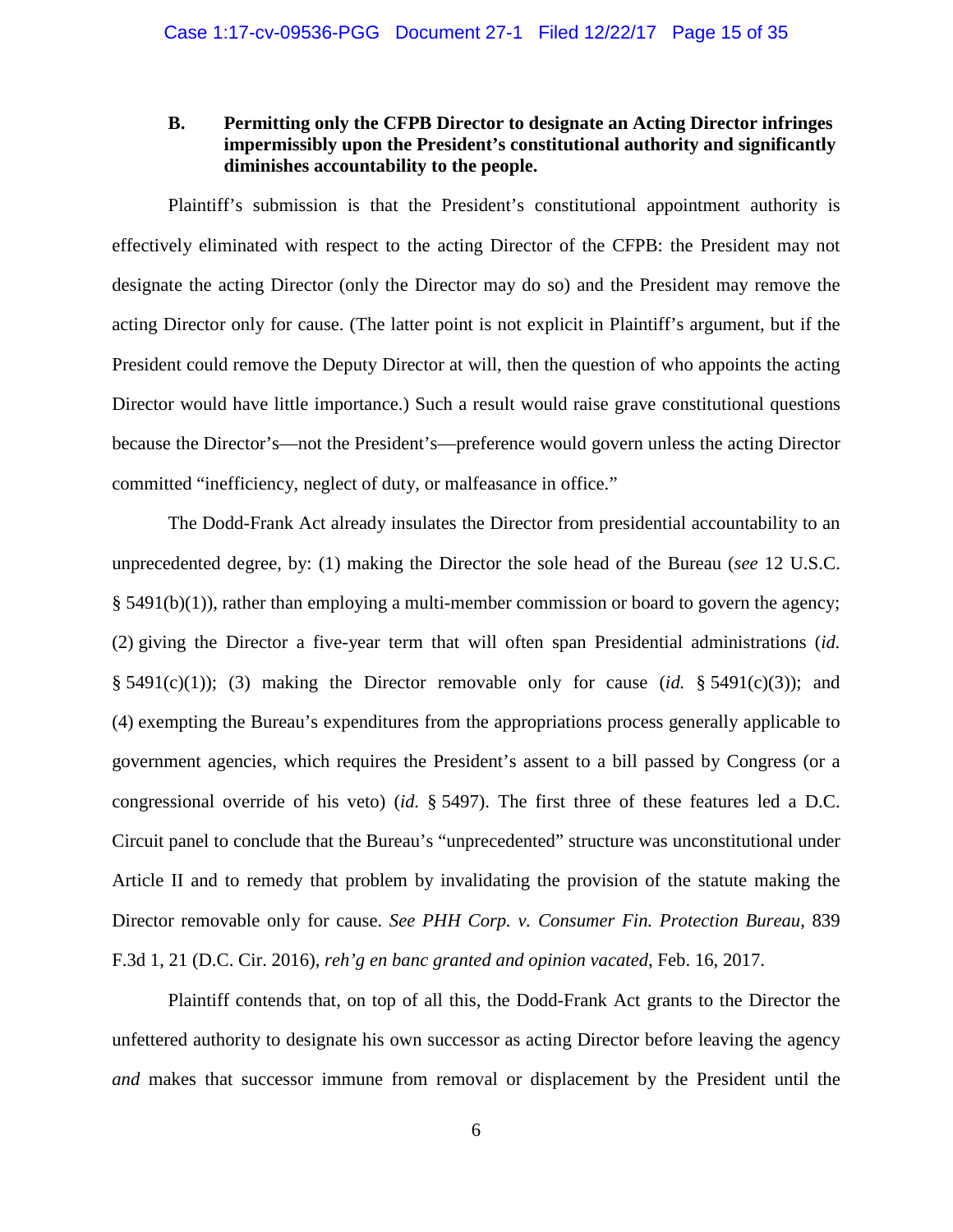#### Case 1:17-cv-09536-PGG Document 27-1 Filed 12/22/17 Page 16 of 35

President nominates and the Senate confirms a different person (unless the acting Director could be removed for cause, which Dodd-Frank defines as "inefficiency, neglect of duty, or malfeasance in office" (12 U.S.C.  $\S$  5491(c)(3)). Were that the case, the President's already limited authority to influence the Bureau and hold it accountable—and therefore the Bureau's accountability to the people who elected the President—would be attenuated past the breaking point.

The nomination and confirmation process for a new Director could, even in the best of circumstances, take months or years after an incumbent's resignation. And in circumstances in which the Senate is controlled by a different political party from the President's, the Senate could refuse outright to confirm any new Director, allowing the Deputy Director to serve as acting Director for the President's entire term, and blocking the President's choice from ever taking office.

Other independent agencies' structures do not permit that result. To begin with, those agencies are virtually all multi-member, bi-partisan commissions for which the President is empowered to designate the member who will serve as chair. *See, e.g.*, 15 U.S.C. § 41 (Federal Trade Commission); 15 U.S.C. § 78d (Securities and Exchange Commission); 19 U.S.C. § 1330(a), (c) (U.S. International Trade Commission); 46 U.S.C. § 301 (Federal Maritime Commission); 47 U.S.C. § 154(a) (Federal Communications Commission); 49 U.S.C. § 1111 (National Transportation Safety Board). And the chair exercises considerable authority in setting these agencies' agendas. *See, e.g.*, Jennifer L. Selin, *What Makes an Agency Independent?* at 6 (Vanderbilt Univ. Working Paper 08-2013), https://www.vanderbilt.edu/ csdi/research/CSDI\_WP\_08-2013.pdf.

Even more important, no one has authority to designate an "acting commissioner" when a commissioner position is vacant. Commissioners serve for a term of years. Once that period expires—or if a commissioner leaves before its expiration—the position simply cannot be filled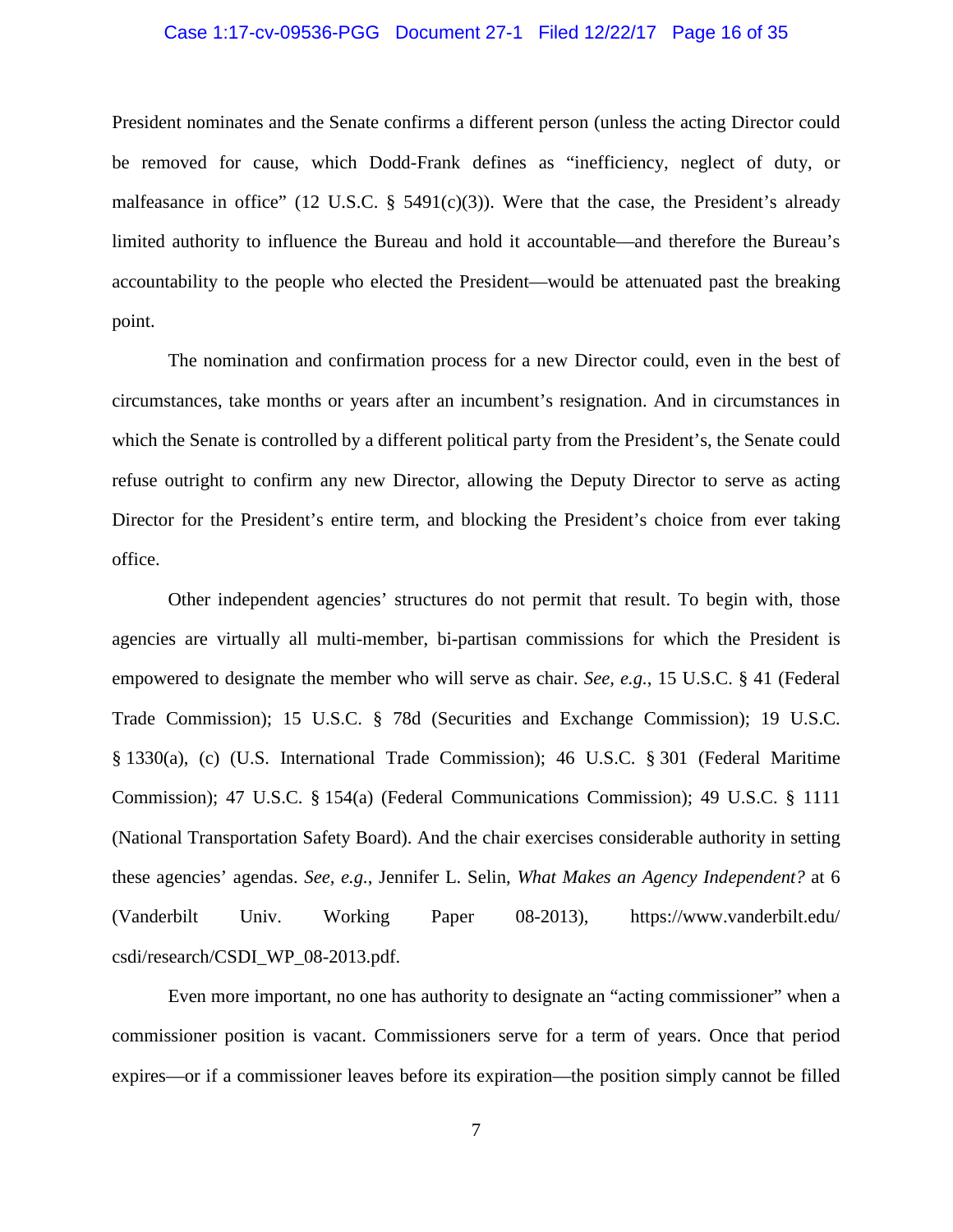#### Case 1:17-cv-09536-PGG Document 27-1 Filed 12/22/17 Page 17 of 35

on an acting basis. *See, e.g.,* 15 U.S.C. § 41; 15 U.S.C. § 78d(a); 19 U.S.C. § 1330(b); 46 U.S.C. § 301(b)(2); 47 U.S.C. § 154(c); 49 U.S.C. § 1111(c); *see also* 5 U.S.C. § 3349c (providing that these positions may not be filled on an acting basis under the authority conferred by the FVRA).

That reality has led to situations in which regulatory agencies lack a quorum, and are unable to function, because of the Senate's refusal to confirm a President's nominees. Those impasses have been resolved through the political process—with the Senate and President maintaining their constitutional prerogatives but reaching a compromise. *See, e.g.*, Julian Hattem, *NLRB at full strength as Obama appointees are sworn into office*, The Hill (Aug. 12, 2013), http://thehill.com/regulation/labor/316677-nlrb-full-of-senate-confirmed-members-forfirst-time-in-decade- (explaining that Republicans agreed not to oppose two NLRB members' confirmation in exchange for the withdrawal of two other nominations).

Plaintiff's approach would completely eviscerate the President's appointment authority in the event of such a stalemate—with the acting Director appointed by a Director, and not the President, permitted to stay in place for as long as the Senate refuses to confirm the President's nominee. And the President would have no leverage to encourage Senate action because, in contrast to the independent commission situation, the Bureau would continue to operate in accordance with policy preferences more acceptable to the Senate than those of the President.<sup>2</sup>

Plaintiff touts the Bureau's and the Director's insulation from political control as a virtue of the agency (*e.g.*, PI Mem. 2-6, 14-16) and "essential to its mission" (*id.* at 15). But similar arguments were made in favor of the two layers of removal protection for members of the Public

 $2^2$  The Dodd-Frank Act contains a provision permitting a CFPB Director to remain in office past the expiration of his or her term "until a successor has been appointed and qualified." 12 U.S.C. § 5491(c)(2). But that holdover provision gives no basis for limiting the President's appointment power when the office becomes vacant. And that provision itself raises serious constitutional concerns because it creates the possibility that a Director could remain in office through multiple presidential terms, and continue to exercise his broad statutory authority in a manner opposed by the President, as long as the Senate refused to confirm a successor.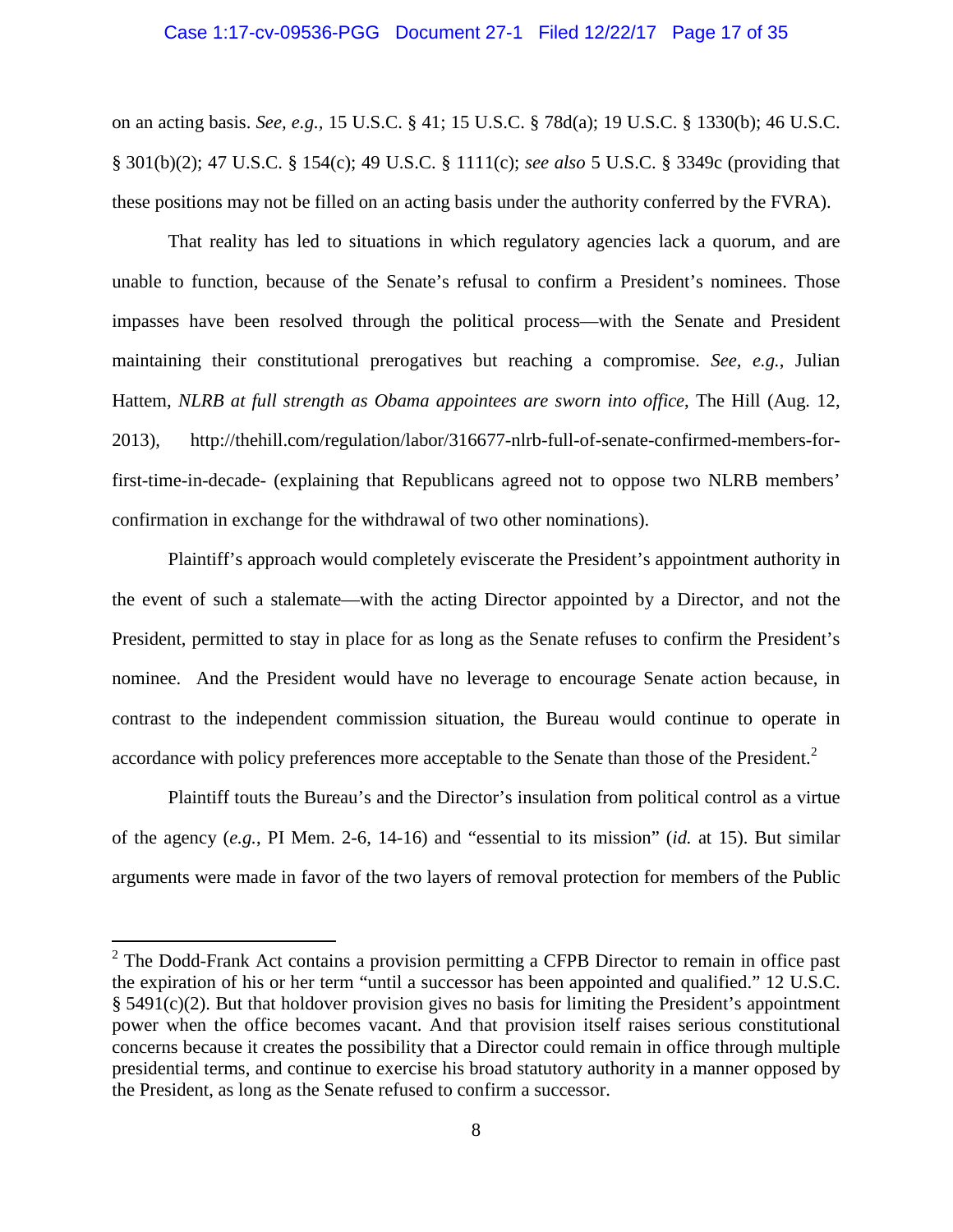#### Case 1:17-cv-09536-PGG Document 27-1 Filed 12/22/17 Page 18 of 35

Company Accounting Oversight Board (PCAOB) at issue in *Free Enterprise Fund*, and the Supreme Court rejected them.

The dissenters in *Free Exercise Fund* defended the PCAOB's structure on the ground that the Board's functions called for "agency independence" and "technical expertise." 561 U.S. at 531 (Breyer, J., dissenting). But the Supreme Court majority rejected this rationale, because it left no "role for oversight by an elected President"—and thereby undermined the Constitution's "require[ment] that a President chosen by the entire Nation oversee the execution of the laws." *Id.* at 499 (majority opinion). The Court explained that "the Framers recognized that, in the long term, structural protections against abuse of power were critical to preserving liberty," and that "[c]alls to abandon those protections in light of [an] era's perceived necessity" must not be heeded, whatever that "necessity" might be. *Id.* at 501 (brackets and quotation marks omitted).

So too here. Plaintiff's concern about insulating the Bureau from regulatory "capture" (Compl. ¶ 17)—a concern that would apply to *any* executive branch agency—provides no basis for rejecting the well-established principle that the President must retain some control over agency heads in order to ensure the executive branch's accountability to the people.

Moreover, the Bureau in fact is not insulated from the political process. Director Cordray was appointed by President Obama, presumably because his policy views accorded with President Obama's. And Director Cordray designated Ms. English as Deputy Director because her policy views are consistent with his. The arguments for "independence" are thus in reality arguments that the Bureau should continue to be administered in accordance with Director Cordray's policy views, rather than in accordance with the policy views of the new President who took office as the result of the November 2016 election. That anti-democratic notion is squarely at odds with the Framers' vision of accountability to the people.

The Dodd-Frank Act must therefore be construed, if possible, to avoid an interpretation that would deny the President any ability to designate an acting head of the Bureau after the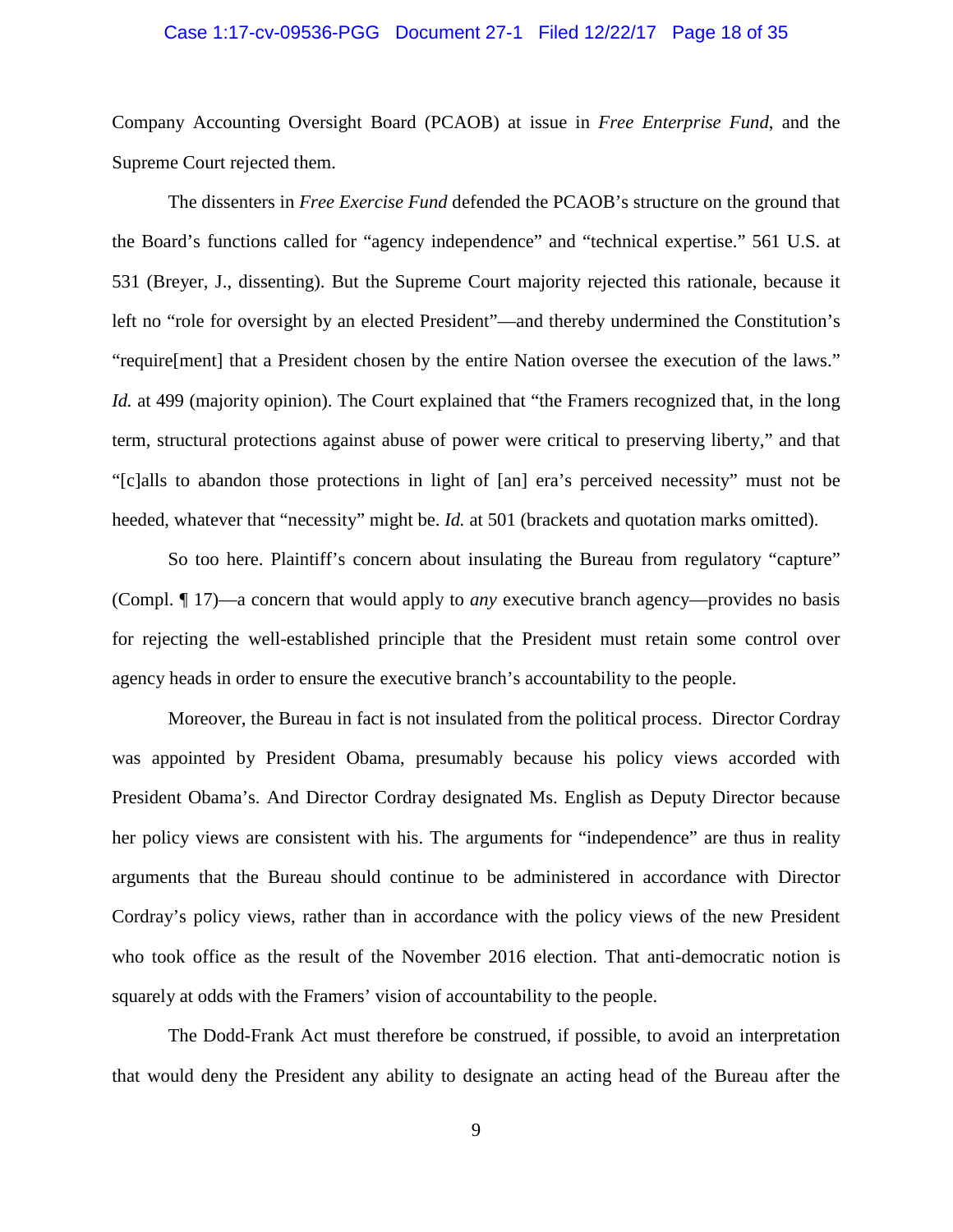#### Case 1:17-cv-09536-PGG Document 27-1 Filed 12/22/17 Page 19 of 35

Director leaves office. *See, e.g.*, *Edward J. DeBartolo Corp. v. Fla. Gulf Coast Bldg. & Constr. Trades Council*, 485 U.S. 568, 575 (1988) ("[W]here an otherwise acceptable construction of a statute would raise serious constitutional problems, the Court will construe the statute to avoid such problems unless such construction is plainly contrary to the intent of Congress."). Indeed, as the Supreme Court has previously noted in rejecting a statutory reading that would infringe on the President's Appointment power, "reluctance to decide constitutional issues" should be "especially great where, as here, they concern the relative powers of coordinate branches of government." *Pub. Citizen v. Dep't of Justice*, 491 U.S. 440, 466 (1989).

#### **II. The President May Designate An Acting Director Under 5 U.S.C. § 3345(a)(2).**

The governing statutes plainly authorize the President to appoint a Senate-confirmed individual as acting Director of the Bureau when a Director resigns or the office otherwise becomes vacant. But even if the Court were to conclude that the statutory text is not clear, the Court should interpret the relevant laws to authorize the President's action to avoid the serious constitutional questions that would result from construing them to eliminate that Presidential authority.

## **A. The FVRA authorizes the President to appoint a Senate-confirmed individual as Acting Director.**

The Supreme Court explained earlier this year that "the responsibilities of an office requiring Presidential appointment and Senate confirmation—known as a 'PAS' office—may go unperformed if a vacancy arises and the President and Senate cannot promptly agree on a replacement." *NLRB v. SW Gen., Inc.*, 137 S. Ct. 929, 934 (2017). "Congress has long accounted for this reality," the Court continued, "by authorizing the President to direct certain officials to temporarily carry out the duties of a vacant PAS office in an acting capacity." *Id.*

The Supreme Court explained in *SW General* that there had been conflict between the President and Congress regarding the scope of the President's authority to appoint individuals on an acting basis. By 1998, a large percentage of offices were filled on an acting basis—long after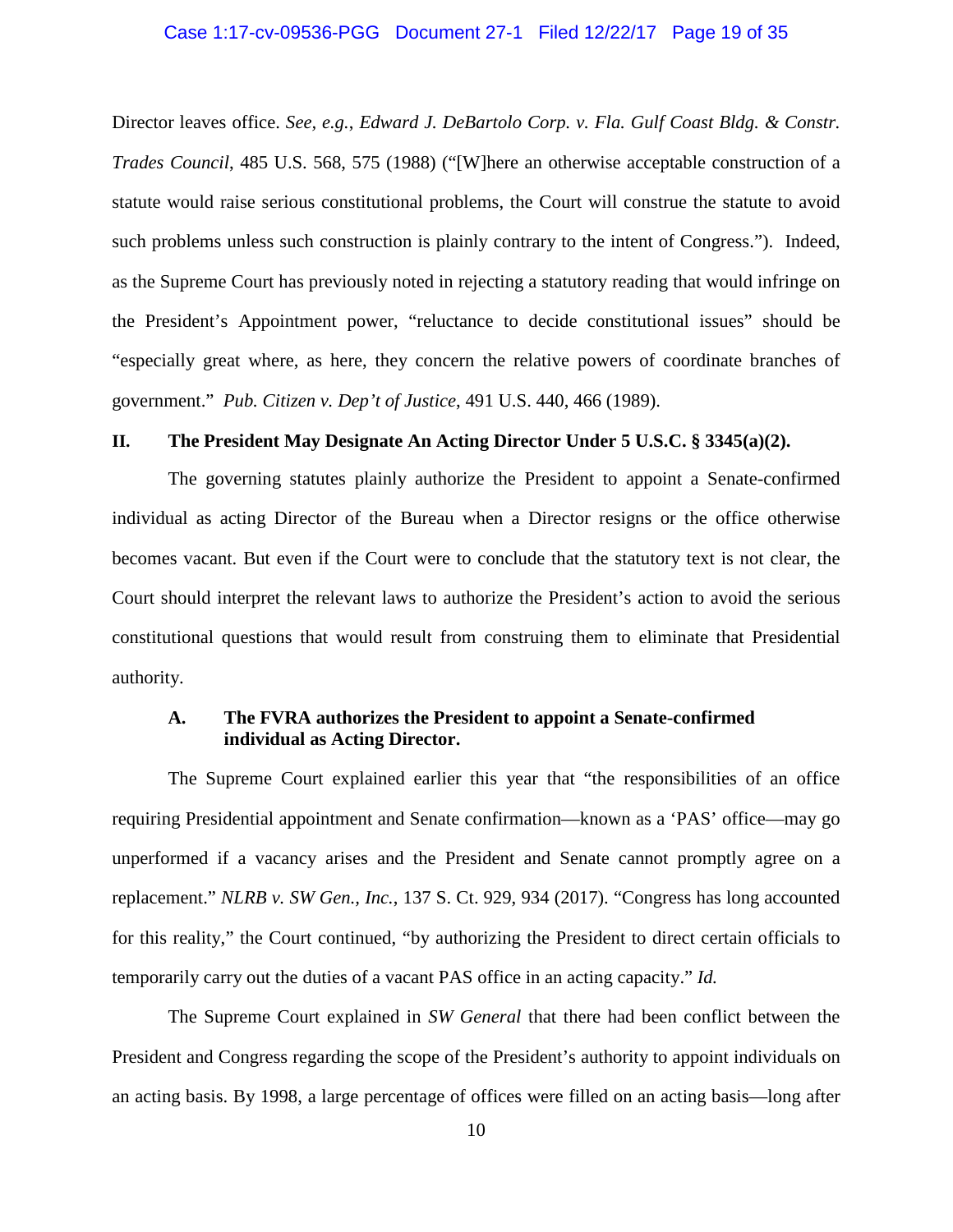#### Case 1:17-cv-09536-PGG Document 27-1 Filed 12/22/17 Page 20 of 35

the time period permitted under then-existing law. "Perceiving a threat to the Senate's advice and consent power," Congress enacted the FVRA. 137 S. Ct. at 936.

That statute provides three basic options for filling on an "acting" basis a position requiring Senate confirmation after the individual occupying the office "dies, resigns, or is otherwise unable to perform the functions and duties of the office" (5 U.S.C. § 3345(a)):

- "The general rule is that the first assistant to a vacant office shall become the acting officer" (*SW General*, 137 S. Ct. at 934-35)—in the words of the statute, "the first assistant to the office of such officer shall perform the functions and duties of the office temporarily in an acting capacity" (5 U.S.C.  $\S 3345(a)(1)$ );
- "The President may override that default rule by directing" another Senateconfirmed individual to fill the position in an acting capacity (*SW General*, 137 S. Ct. at 935)—"the President (and only the President) may direct a person who serves in an office for which appointment is required to be made by the President, by and with the advice and consent of the Senate, to perform the functions and duties of the vacant office temporarily in an acting capacity" (5 U.S.C.  $§ 3345(a)(2)$ ; or
- The President may override the default rule "by directing . . . a senior employee within the relevant agency to become the acting officer" (*SW General*, 137 S. Ct. at 935)—"the President (and only the President) may direct an officer or employee of such Executive agency to perform the functions and duties of the vacant office temporarily in an acting capacity" if the employee satisfies the criteria set forth in the statute  $(5 \text{ U.S.C.} \S 3345(a)(3))$ .

The FVRA makes clear that it was enacted to provide a comprehensive solution to the question of when and how it would be permissible to appoint individuals on an acting basis. The statute states that its provisions are "the exclusive means for temporarily authorizing an acting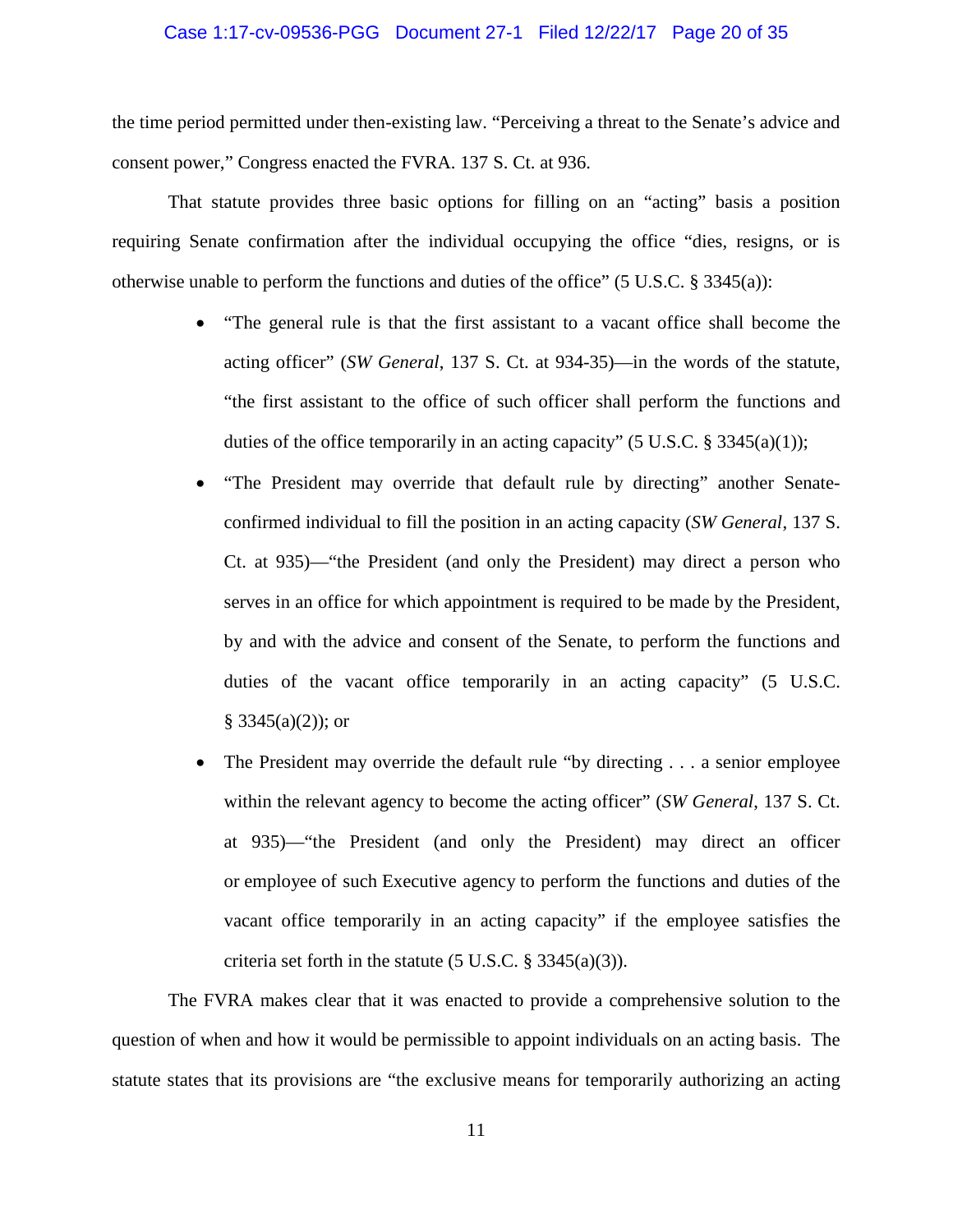#### Case 1:17-cv-09536-PGG Document 27-1 Filed 12/22/17 Page 21 of 35

official to perform the functions and duties of" an office requiring Senate confirmation unless another statute "expressly" authorizes the President or another officer to designate someone to perform the duties on an acting basis or "expressly" designates an officer or employee to do so. 5 U.S.C.  $8 \frac{3347(a)^3}{a^3}$ 

Congress exempted some offices from the FVRA, stating in pertinent part that the law did not apply to:

> (1) any member who is appointed by the President, by and with the advice and consent of the Senate to any board, commission, or similar entity that—

(A) is composed of multiple members; and

(B) governs an independent establishment or Government corporation;

(2) any commissioner of the Federal Energy Regulatory Commission; [and]

(3) any member of the Surface Transportation Board.

5 U.S.C. § 3349c.

The text of the FVRA leaves no doubt that—putting to one side the effect of Section 1011(b)(5) of the Dodd-Frank Act, discussed below—the FVRA authorizes the President to designate another Senate-confirmed individual to serve as acting Director of the CFPB. The general language of Section 3345(a)(2) encompasses the Director position: the statute applies to appointments to exercise on an acting basis the "functions and duties of any office of an Executive agency" for which Senate confirmation is required—the CFPB clearly qualifies as an "Executive agency" (*see* 5 U.S.C. § 105<sup>4</sup>); the CFPB is not a commission; and the FVRA's exclusions do not mention the CFPB.

 $3$  We explain below (at 18-22) that the Dodd-Frank Act provision relied on by Plaintiff does not satisfy this test.

<sup>4</sup> The CFPB is an "independent establishment" (*see* 5 U.S.C. § 104) and independent establishments qualify as executive agencies.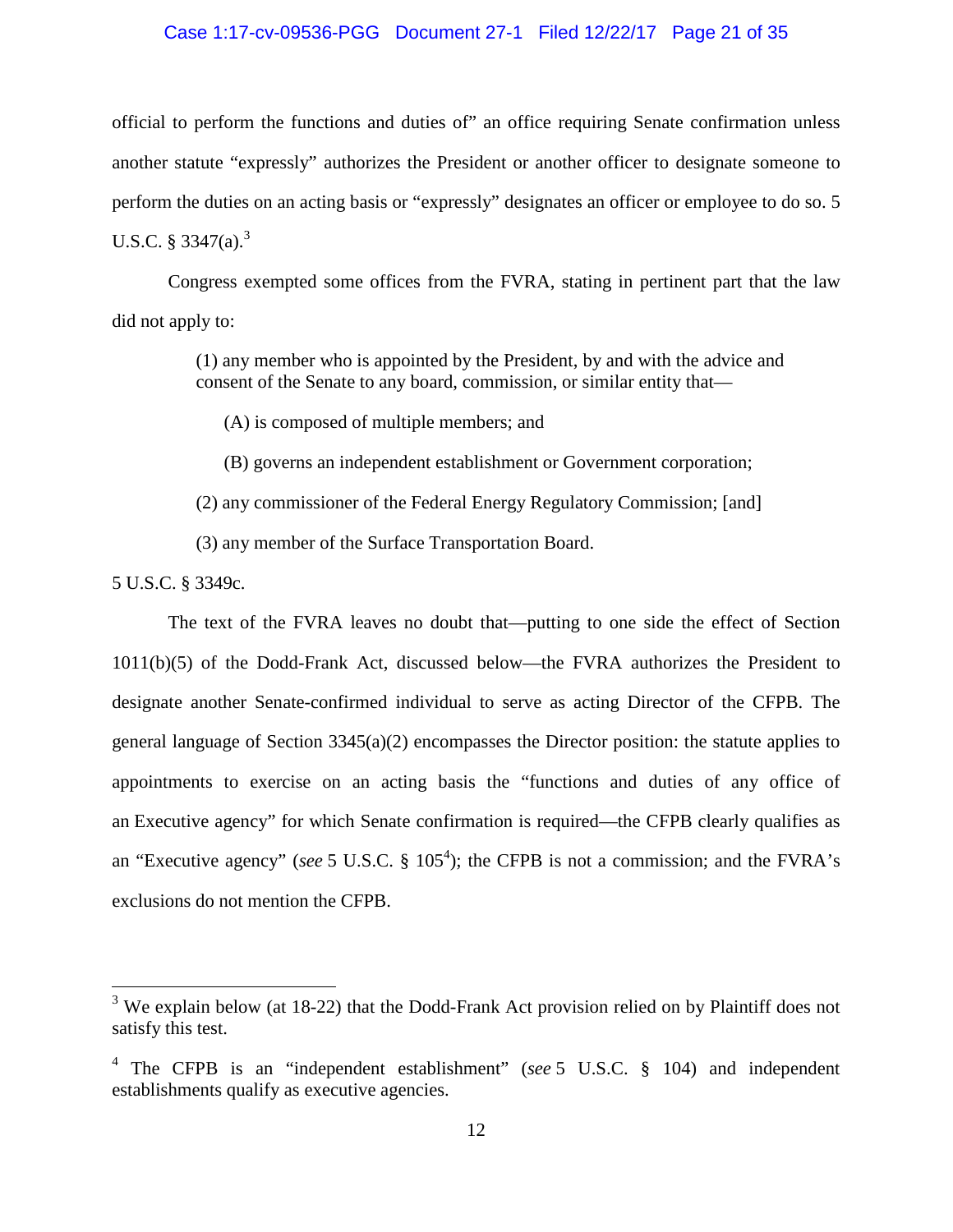#### Case 1:17-cv-09536-PGG Document 27-1 Filed 12/22/17 Page 22 of 35

Plaintiff and its *amici* argue that the FVRA does not apply, but those contentions are meritless.

*First*, they point to the exemption for members of multi-member boards overseeing independent agencies or government corporations, asserting that the exemption should apply to the Bureau, because Congress intended the Bureau to be independent. *E.g.*, Consumer Finance Regulation Scholars Amicus Br. 15-17. But the exemption is limited by the statutory text, and the Bureau is not included.

Moreover, this is not an oversight. The portion of the Dodd-Frank Act establishing the CFPB contains dozens of conforming amendments, including one adding the Bureau to the definition of "independent regulatory agency" in the Paperwork Reduction Act. *See* Dodd-Frank Wall Street Reform and Consumer Protection Act, Pub. L. No. 111-203, § 1100D, 124 Stat. 1376, 2111 (2010); *see generally id*. §§ 1081-1100C. There is no basis for the contention that the failure to add the Bureau to FVRA's list of excluded agencies was as an oversight. Even if it were, a court has no power to disregard the statutory text.

Adding the Bureau to the list, moreover, would produce consequences very different from those for the multi-member boards and commissions included in the exemption. As discussed above, positions on boards and commissions remain vacant when an appointee dies, resigns, or reaches the end of his or her term. These organizations therefore could not be subject to the continuing control of a chain of individuals not appointed by the President. But that could be the consequence of the approach advocated by Plaintiff—and would be the consequence here. *See* pages 6-10, *supra*.

*Second*, Plaintiff observes that the Director is an *ex officio* member of the board of directors of the FDIC (PI Mem. 13-14 (citing 12 U.S.C. § 1812(a)(1)(B)), and contends that the Director position falls within the FVRA's exemption of a "member" appointed by the President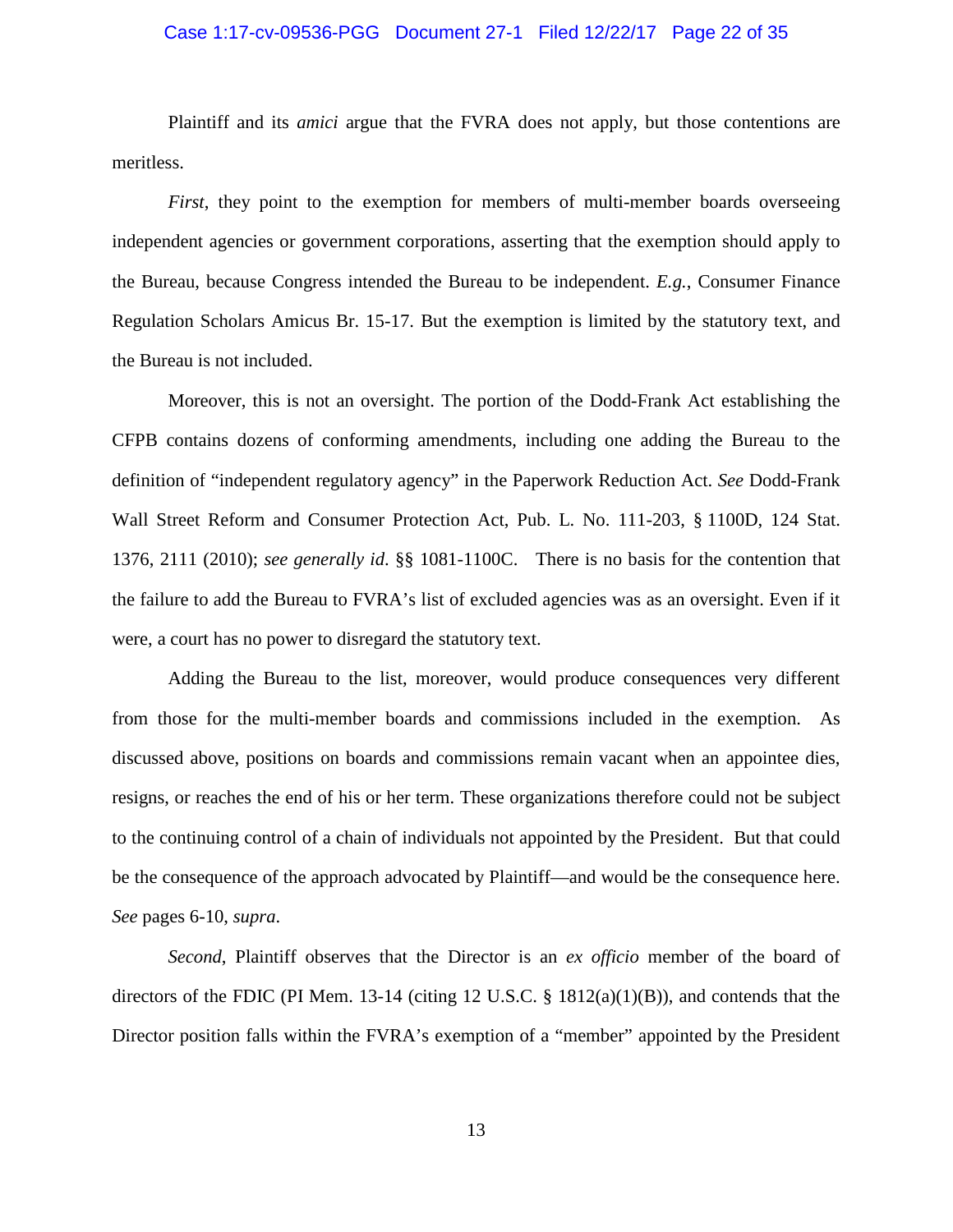#### Case 1:17-cv-09536-PGG Document 27-1 Filed 12/22/17 Page 23 of 35

to "any board, commission, or similar entity that—(A) is composed of multiple members; and (B) governs an independent establishment or Government corporation." 5 U.S.C. § 3349c(1).

But the statutory exception by its terms applies only to an individual "who is appointed by the President . . . to any board" (5 U.S.C. § 3349c(1)) governing an independent agency or government corporation,<sup>5</sup> not to an individual who is a member of an entity's board *ex officio*, by virtue of being appointed by the President and confirmed by the Senate to some *other* office. To hold otherwise would be to allow the statutory tail—*i.e.*, the Director's incidental power to sit on the FDIC board—to wag the dog in a manner inconsistent with the statutory text.

The consequences of accepting Plaintiff's argument would be dramatic. The Federal Crop Insurance Corporation's board of directors, for example, includes two of the Department of Agriculture's Under-Secretaries as well as the Department's Chief Economist. 7 U.S.C. § 1505(a). Under Plaintiff's construction of the statute, those offices therefore could not be filled pursuant to the FVRA. The same would be true of the Secretary of Transportation, who serves on the board of Amtrak (49 U.S.C.  $\S$  24302(a)(1)(A)); the Secretaries of Labor, Treasury, and Commerce, who serve on the board of the Pension Benefit Guarantee Corporation (29 U.S.C. § 1302(d)(1)); and the Comptroller of the Currency, who serves on the FDIC board (12 U.S.C.  $§$  1812(a)(1)(A))—among many others. These consequences confirm that Plaintiff's effort to broaden the exemption beyond its express terms—individuals appointed directly to such boards, and not individuals who serve on them *ex officio*—must be rejected.

*Third*, Plaintiff contends that the President's invocation of his FVRA authority to designate a Senate-confirmed individual whom the President can remove at will is precluded by the Bureau's status as an "independent bureau." PI Mem. 14-16 (citing 12 U.S.C. § 5491(a)). But nothing in the FVRA precludes the statute's application to vacancies in independent agencies,

<sup>&</sup>lt;sup>5</sup> For example, the three members of the FDIC's board who are directly appointed by the President with Senate confirmation. *See* 12 U.S.C. § 1812(a)(1)(C).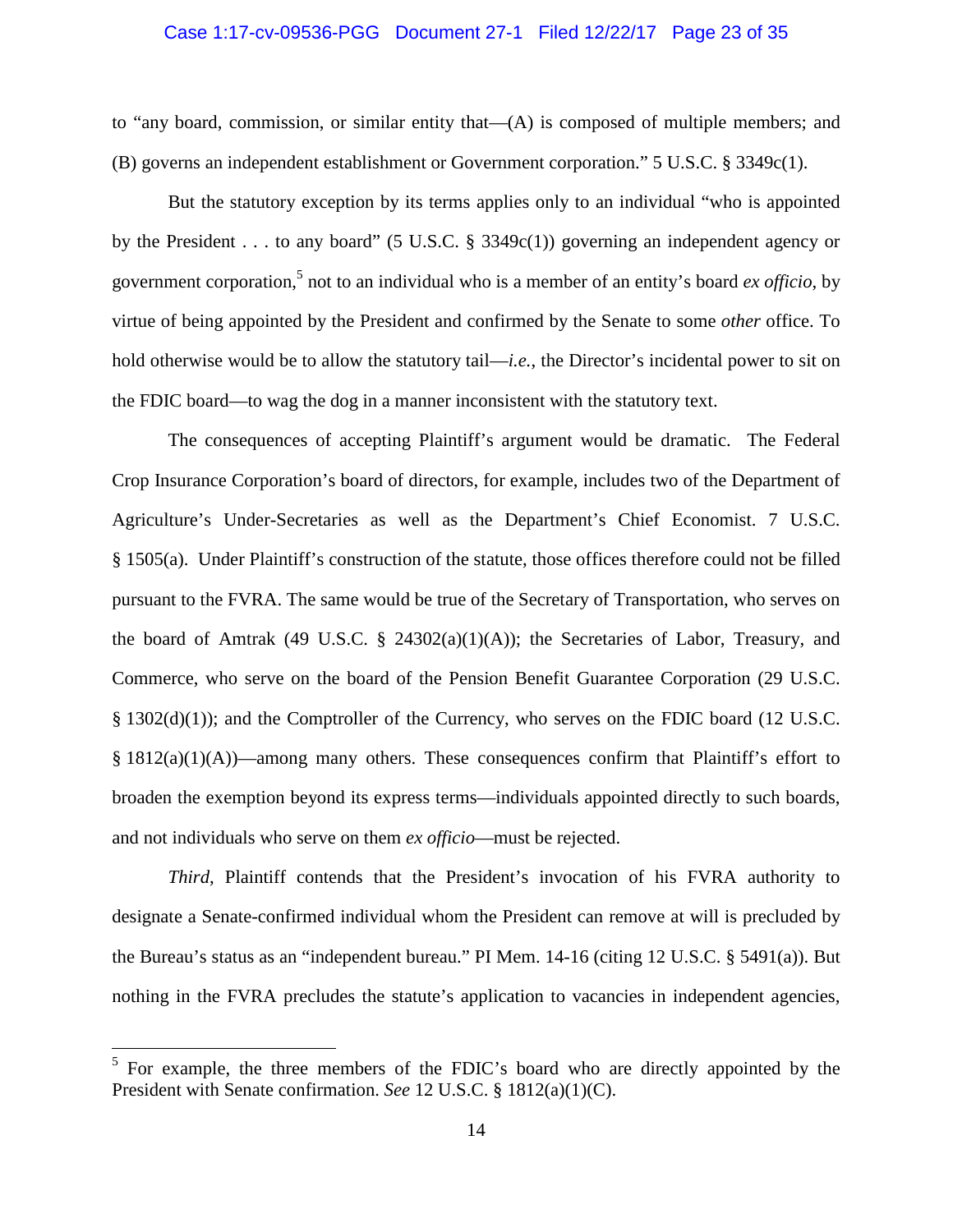#### Case 1:17-cv-09536-PGG Document 27-1 Filed 12/22/17 Page 24 of 35

and nothing limits the Senate-confirmed individuals whom the President may designate to serve in an "acting" capacity.

Moreover, the President's designation of Mr. Mulvaney as acting Director does not undermine the "independence" of the Bureau. Regardless of which official the President designates—Mr. Mulvaney, or a Federal Reserve Governor, or an FTC Commissioner, or a Treasury Department official—the President retains the power to revoke that designation and choose another acting Director. The President therefore can use his FVRA authority to influence the policy direction of the Bureau regardless of whom he initially selects as acting Director. And that is entirely appropriate given the Constitution's design. Plaintiff's atextual reading of the statute—which would increase the Bureau's already-unusual level of independence and raise serious constitutional concerns—should therefore be rejected.

### **B. The Dodd-Frank Act does not eliminate the authority conferred on the President by the FVRA.**

Plaintiff's principal argument is that the Dodd-Frank Act withdraws any authority granted by the FVRA with respect to appointing an acting Director. It relies on Section 1011(b)(5) of the Act, 12 U.S.C. § 5491(b)(5), which states:

(5) DEPUTY DIRECTOR.—There is established the position of Deputy Director, who shall—(A) be appointed by the Director; and (B) serve as acting Director in the absence or unavailability of the Director.

That contention is wrong for two reasons.

#### *1. Section 1011(b)(5) does not apply when the Director position is vacant.*

The FVRA provides that it is the exclusive means of designating officials to serve on an acting basis unless another statute "expressly" designates an officer or employee to do so. 5 U.S.C. § 3347(a). Section 1011(b)(5)(B) does not qualify, because by its terms it applies only when there is an incumbent Director who is absent or unavailable. It does not apply when the Director position is vacant due to resignation or death of the incumbent. On the statute's face, Director Cordray could not be absent or unavailable when he resigned.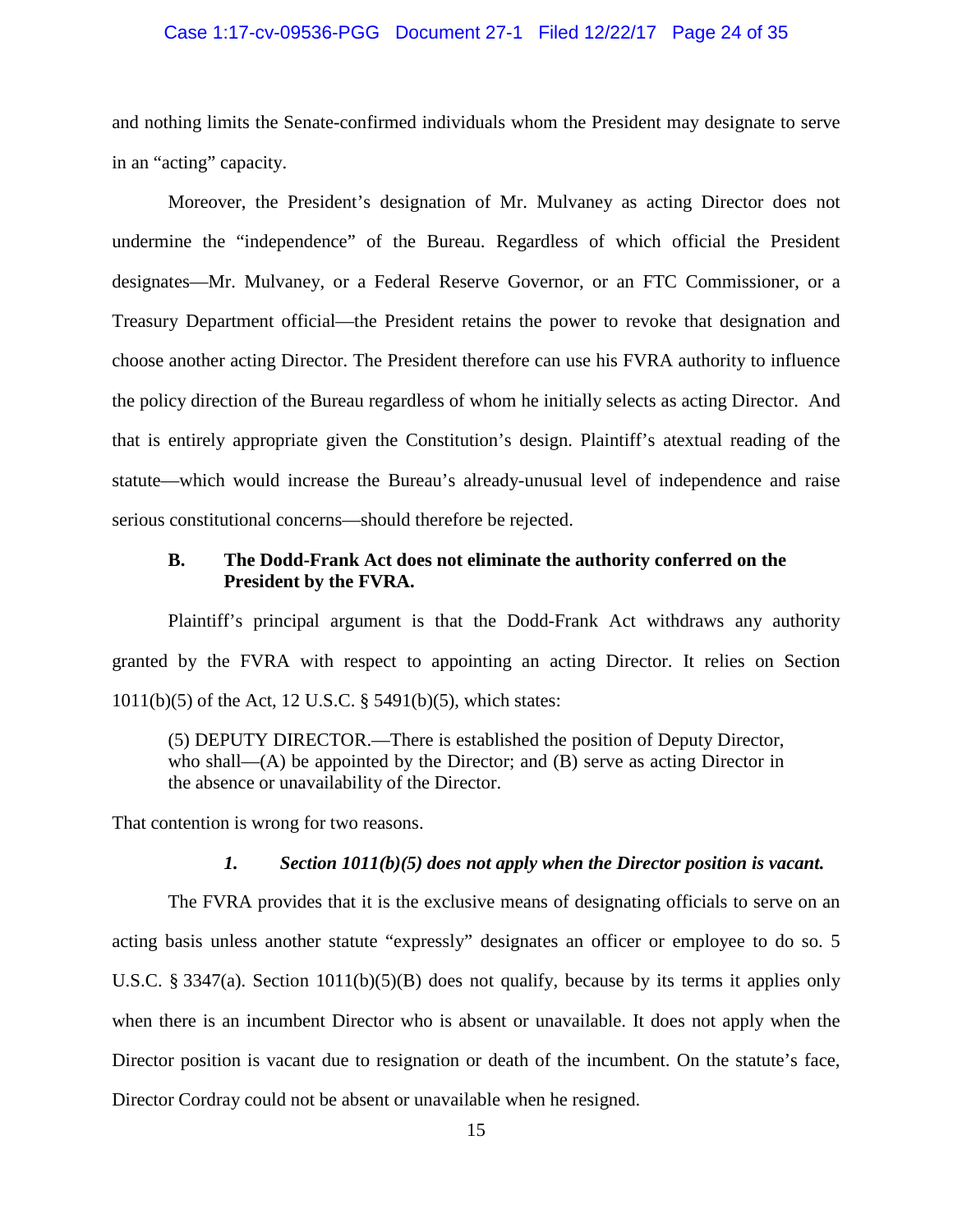#### Case 1:17-cv-09536-PGG Document 27-1 Filed 12/22/17 Page 25 of 35

Plaintiff recognizes that "absence or unavailability" (PI Mem. 6-7) should be given their ordinary meaning, and the ordinary meaning of "absent" or "unavailable" is that an individual is not present or is incapable of performing his or her duties because of illness, incapacity, or other impediment. *See, e.g.*, *Absent*, Merriam-Webster Online Dictionary, https://www.merriamwebster.com/dictionary/absent (defining "absent" as "not present at a usual or expected place"); *Unavailable*, Merriam-Webster Online Dictionary, https://www.merriamwebster.com/dictionary/unavailability (defining "unavailable" as "not possible to get or use" or "unable or unwilling to do something").

The two terms manifestly would *not* be applied, in ordinary usage, to describe a circumstance in which an office is vacant. Director Cordray was not "absent" or "unavailable" after he resigned. There was no Director—and therefore no one who could be either "absent" or "unavailable."

Plaintiff suggests that "absent" can mean "not existing" (PI Mem. 7), but as the cited dictionary demonstrates, the word "absent" is only used in that sense when referring to nouns other than persons. *See id.* (referring to "a situation where power is absent" and "a gene that occurs in mammals but is absent in birds").

Other statutory provisions confirm this conclusion by routinely including terms that explicitly refer to a vacancy in the office—terms other than "absent" or "unavailable"—to indicate that they apply when there is no incumbent occupying the office. The FVRA itself is applicable when the incumbent officer "*dies, resigns*, or is otherwise unable to perform the functions and duties of the office." 5 U.S.C. § 3345(a) (emphasis added); *see also* 12 U.S.C. § 4512(f) ("[i]n the event of the death, resignation, sickness, or absence of the Director" of the Federal Housing Finance Agency); 15 U.S.C. § 633(b)(1) ("[d]uring the absence or disability of the Administrator or *in the event of a vacancy* in the office of the Administrator" of the Small Business Administration) (emphasis added); 28 U.S.C. § 508(b) (referring to "absence,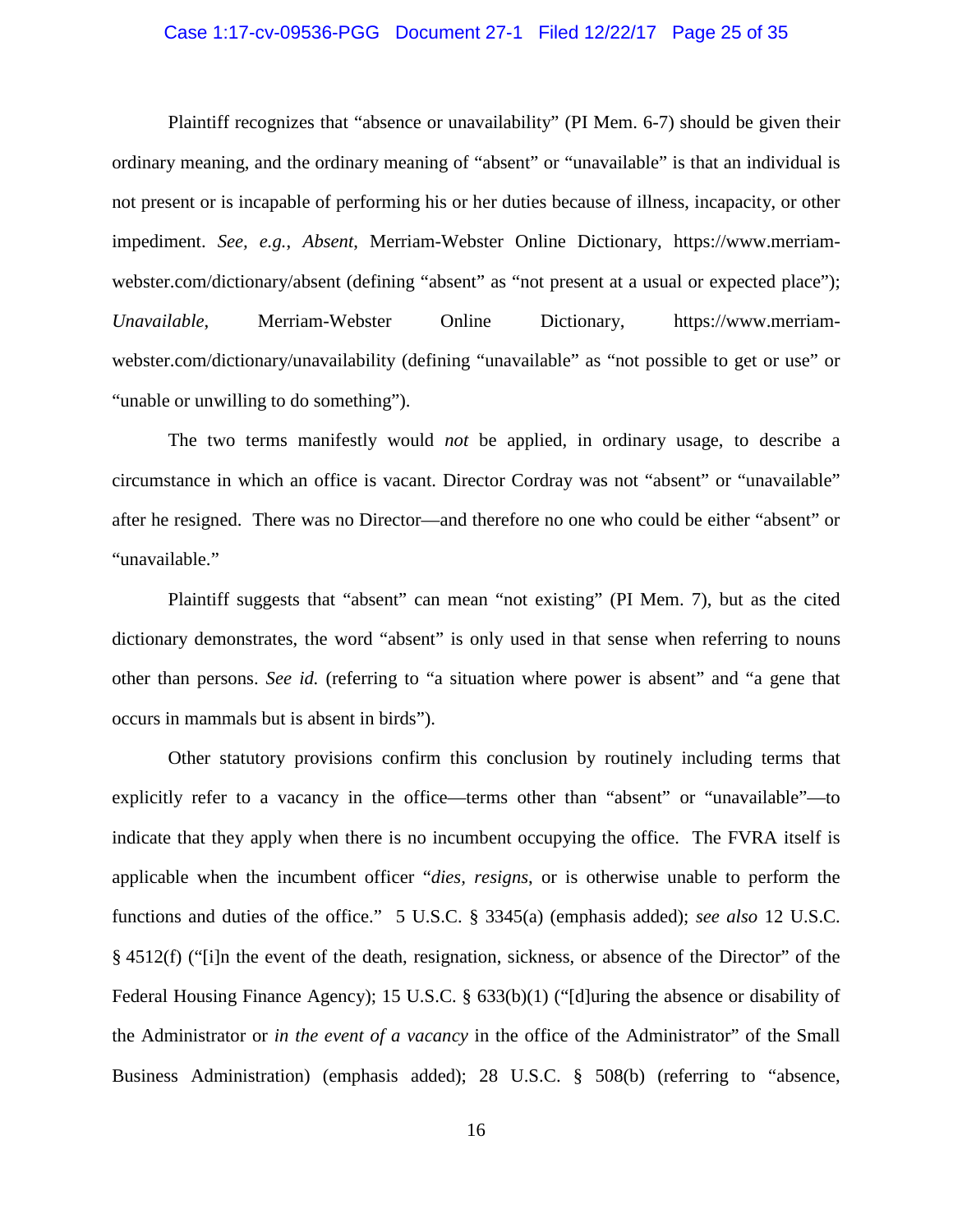#### Case 1:17-cv-09536-PGG Document 27-1 Filed 12/22/17 Page 26 of 35

disability, *or vacancy*" of Attorney General) (emphasis added); 28 U.S.C. § 954 (providing that deputy clerks automatically take over when the office of a court clerk "*is vacant*," but that the court may designate a deputy clerk as acting clerk when the clerk is "incapacitated, absent, or otherwise unavailable"); 29 U.S.C. § 153(d) ("*[i]n case of a vacancy* in the office of the General Counsel" of the NLRB) (emphasis added); 31 U.S.C. § 502(b)(2) (addressing what happens when the Director of OMB is "absent or unable to serve *or when the office of the Director is vacant*") (emphasis added). Indeed, the legislative history of the FVRA includes a list of dozens of such statutes. *See* S. Rep. 105-250, at 16-17 (1998).

The absence from Section  $1011(b)(5)(B)$  of the words used in these provisions to encompass the lack of an incumbent in the position—"dies," "resigns," "vacancy" demonstrates that the Dodd-Frank provision only authorizes the Deputy Director to act if the incumbent occupying the Director position is temporarily unavailable. Congress employs particular terms when it wishes to encompass the situation in which there is no incumbent in the position, and Congress failed to include those terms here.

Indeed, the Dodd-Frank Act itself follows this approach, employing the term "vacancy" in addition to the terms "absence" and "disability" in provisions addressing the situation in which the office of Director is not occupied. *See* 12 U.S.C. § 1812(d)(2) ("[i]n the event of a vacancy in . . . the office of Director of the Consumer Financial Protection Bureau and pending the appointment of a successor, or during the absence or disability of . . . the Director of the Consumer Financial Protection Bureau, . . . the acting Director of the Consumer Financial Protection Bureau, ... shall be a member of the Board of Directors in the place of the ... Director."); *id*. § 5321(c)(3) (same).

When Congress uses different words in the same statute, courts generally accord them different meanings. *See, e.g.*, *Abbott v. Abbott*, 560 U.S. 1, 33 (2010) ("In interpreting statutory text, we ordinarily presume that the use of different words is purposeful and evinces an intention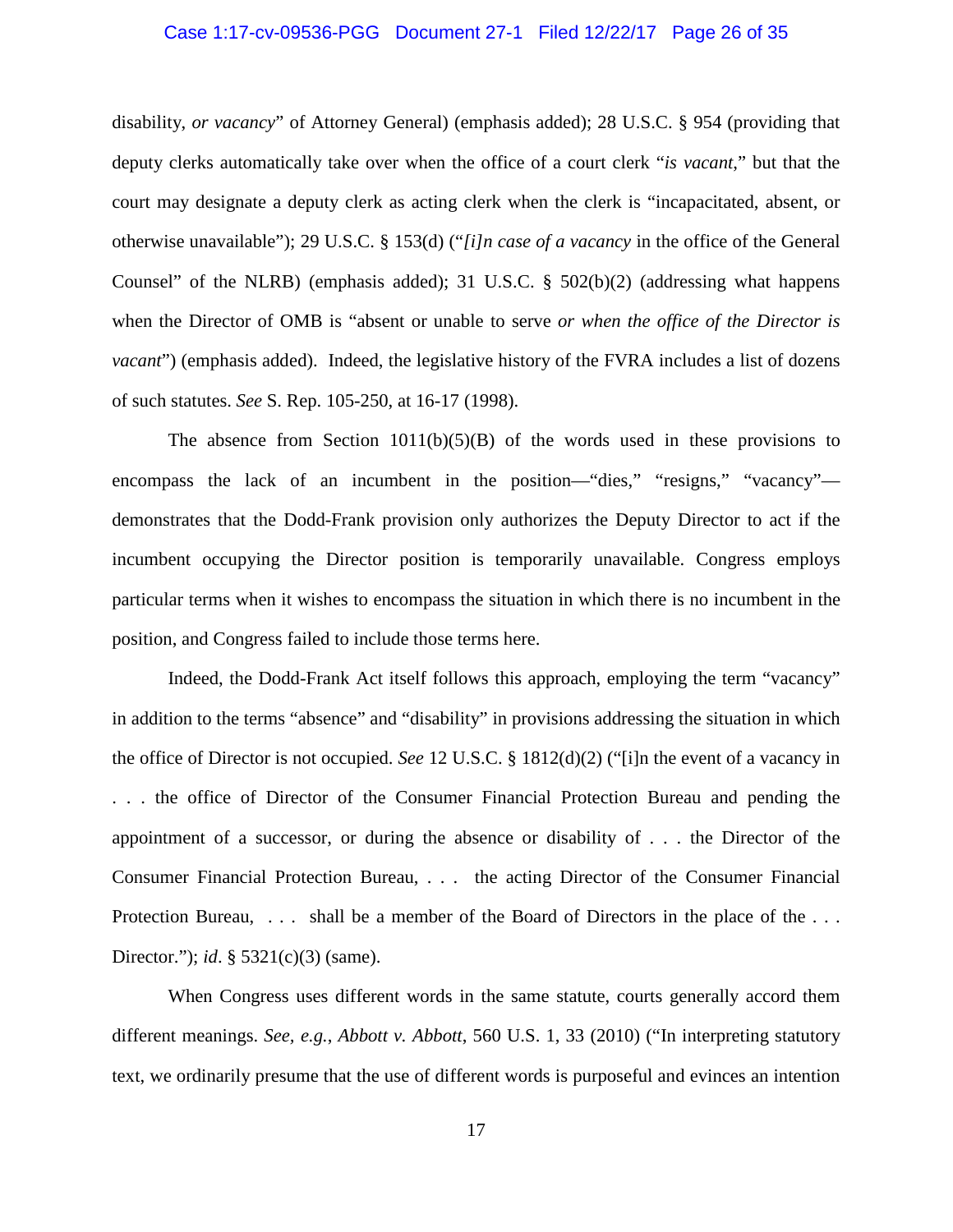#### Case 1:17-cv-09536-PGG Document 27-1 Filed 12/22/17 Page 27 of 35

to convey a different meaning."); *Russello v. United States*, 464 U.S. 16, 23 (1983). Here, Congress's use of "vacancy" in provisions of the same statute relating to the very same office makes clear that Section  $1011(b)(5)(B)$  —in which that term is absent—does not apply when the office of Director is not occupied.

Moreover, the FVRA requires that another statute "expressly" designate the occupant of an office to serve in an "acting" capacity. Given the absence of any indication in the statutory text that the Dodd-Frank provision applies when the office of Director is vacant, the only way it could apply in that situation would be to draw an inference from the term "unavailable." But an inference falls short of satisfying the FVRA's requirement of "express[]" authority.

The Office of Legal Counsel came to a different conclusion, opining that Section  $1011(b)(5)(B)$  "is best read to refer both to a temporary unavailability . . . and to the Director's being unavailable because of a resignation or other vacancy in office." *Designating an Acting Director of the Bureau of Consumer Financial Protection*, 41 O.L.C. Op., slip op. at 3 (Nov. 25, 2017).

Importantly, however, the Office did not consider the provisions in the Dodd-Frank Act expressly employing the term "vacancy." It rested its view on provisions in other statutory schemes referring to officials who "have died, resigned, or otherwise become unavailable," concluding that such provisions equate "unavailab[ility]" with death or resignation—and that the term "unavailable" therefore always encompasses vacant positions. 41 O.L.C. Op., slip op. at 4 (emphasis and internal quotation marks omitted).

But context matters, and the Supreme Court has long applied the principle of interpretation that "a word is known by the company it keeps" in order to "avoid ascribing to one word a meaning so broad that it is inconsistent with its accompanying words, thus giving 'unintended breath to the Acts of Congress.'" *Gustafson v. Alloyd Co.*, 513 U.S. 561, 575 (1995) (quoting *Jarecki v. G.D. Searle & Co.*, 367 U.S. 303, 307 (1961)). Thus, where a statute includes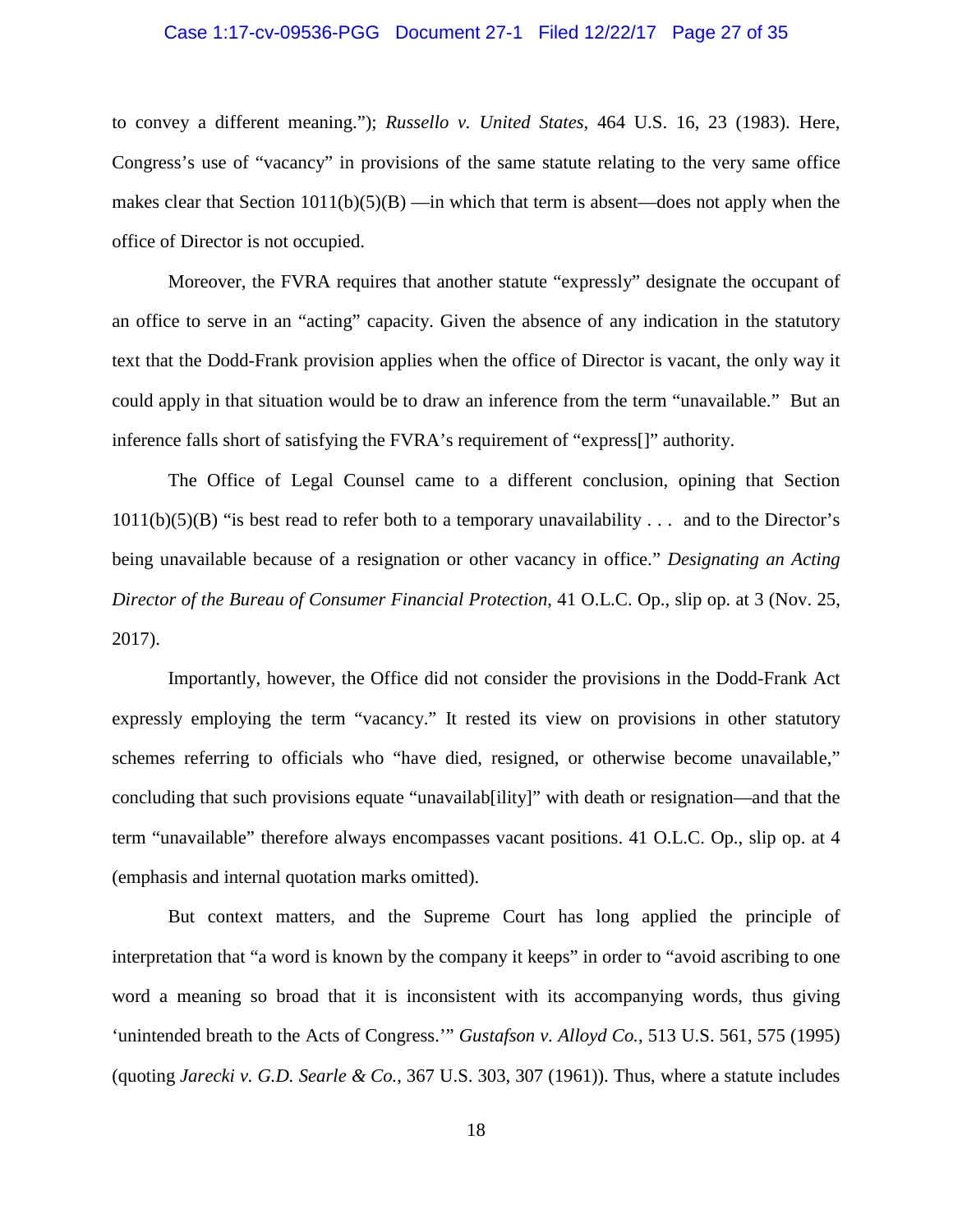#### Case 1:17-cv-09536-PGG Document 27-1 Filed 12/22/17 Page 28 of 35

the phrase "died, resigned, or otherwise become unavailable," it is proper to interpret the word "unavailable" to encompass any situation in which the office is vacant.

Here, however, the statute contains the phrase "in the absence or unavailability of the Director." Because the phrase in the Dodd-Frank Act does *not* contain "died," "resigned," "vacancy," or any other term connoting an unoccupied office—but rather only the term "absence," which is most appropriately read to mean that there is an incumbent who is "not present"—there is no basis for giving "unavailable" a broader meaning. *See Federal Reserve Board –Vacancy With the Office of the Chairman – Status of the Vice Chairman*, 2 U.S. Op. O.L.C. 394, 395 (1978) (opining that "[t]he term 'absence' normally connotes a failure to be present that is temporary in contradistinction to the term 'vacancy' caused, for example, by death of the incumbent or his resignation").

### *2. Dodd-Frank does not displace the President's FVRA authority.*

Even if Section  $1011(b)(5)(B)$  could be interpreted to apply when the Director position is vacant, there is no basis for construing it to displace the authority separately conferred by the FVRA. The President still retains the option of appointing an alternate official under the FVRA.

Plaintiff suggests that Congress was required to expressly provide that the FVRA applies to the Director if it wished to give the President this option (PI Mem. 9 n.16), but that is incorrect. The FVRA provides the general rule for designating officers to serve on an "acting" basis in the event of a vacancy. By its terms, the FVRA is the "*exclusive* means for temporarily authorizing an acting official to perform the functions and duties of any office of an Executive agency" requiring Presidential appointment and Senate confirmation, except in certain circumstances. 5 U.S.C. § 3347(a) (emphasis added). If the Court were to conclude, contrary to our submission, that Dodd-Frank "designates an officer or employee to perform the functions and duties of a specified office temporarily in an acting capacity" (*id.* § 3347(a)(1)(B)), then that simply means that the FVRA is not the "exclusive" means of designating an acting replacement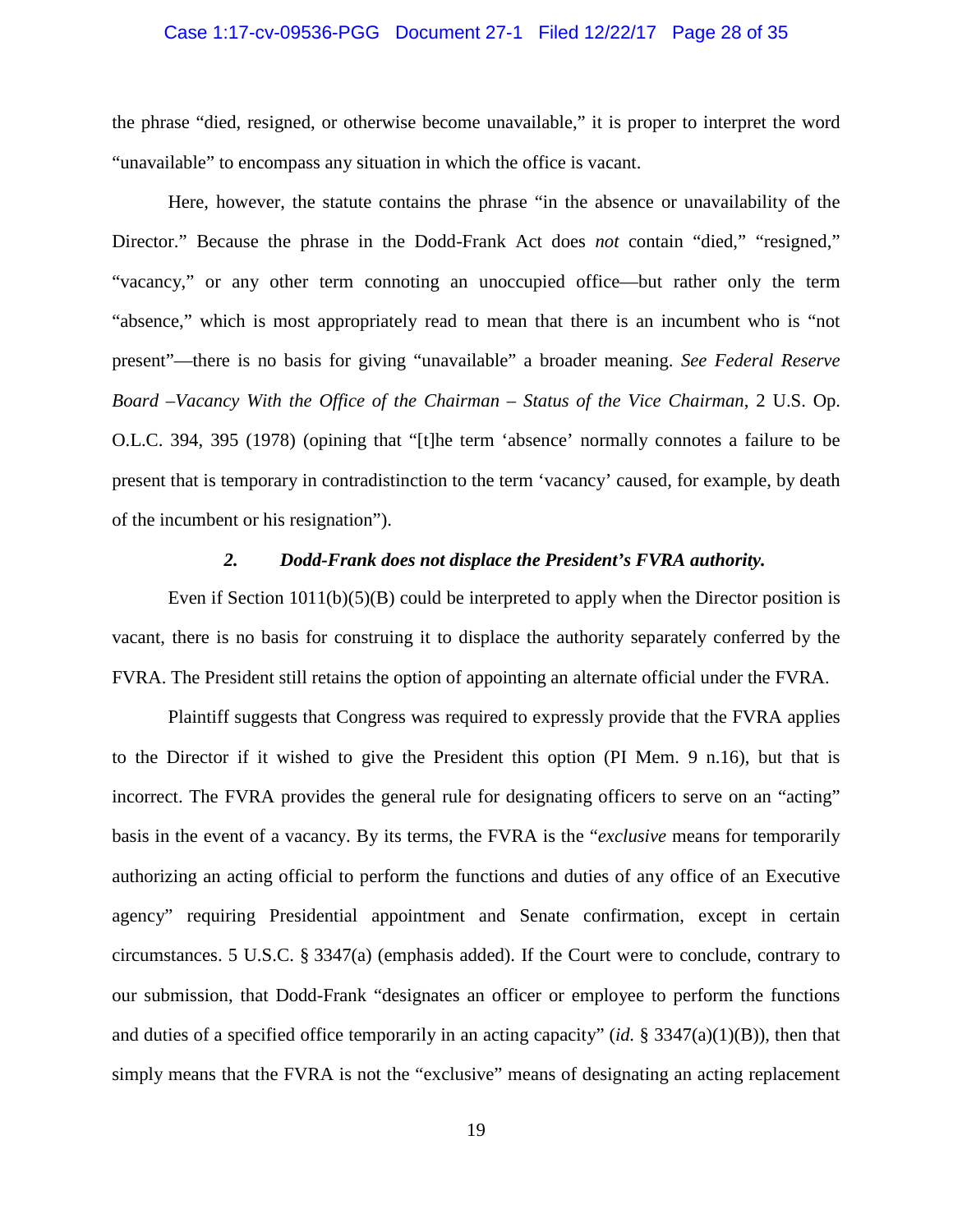#### Case 1:17-cv-09536-PGG Document 27-1 Filed 12/22/17 Page 29 of 35

Director, not that it is unavailable. *Hooks v. Kitsap Tenant Support Servs.*, 816 F.3d 550, 555-56 (9th Cir. 2016).

Plaintiff relies (PI Mem. 7) entirely on Section  $1011(b)(5)(B)$ 's use of "shall"—" [t]here is established the position of Deputy Director, who *shall* . . . (B) serve as acting Director in the absence or unavailability of the Director." 12 U.S.C. § 5491(b)(5) (emphasis added). It argues that "shall" by itself makes the Dodd-Frank provision the sole method for designating an acting Director. But that one word cannot bear the weight that Plaintiff places on it.

To begin with, the Supreme Court has explained that "[t]hough 'shall' generally means 'must,' legal writers sometimes use, or misuse, 'shall' to mean 'should,' 'will,' or even 'may.'" *Gutierrez de Martinez* v. *Lamagno*, 515 U.S. 417, 432-33 & n.9 (1995); *see also id*., quoting D. Mellinkoff, Mellinkoff's Dictionary of American Legal Usage 402–403 (1992) ("'shall' and 'may' are 'frequently treated as synonyms' and their meaning depends on context"); B. Garner, Dictionary of Modern Legal Usage 939 (2d ed. 1995) ("'[C]ourts in virtually every Englishspeaking jurisdiction have held—by necessity—that *shall* means *may* in some contexts, and vice versa.").

In *Lamagno*, the Supreme Court declined to interpret "shall" to mean "must" because the resulting preclusion of judicial review of an administrative determination would "run[] up against a mainstay of our system of government"—the principle that no person should be a judge in her own case. 515 U.S. at 428. Here, Plaintiff's interpretation of "shall" would lead to a similarly unacceptable result, the diminution of the President's constitutional authority and of the federal government's accountability to the people.

The insufficiency of the Dodd-Frank provision's use of "shall" is confirmed by Congress's use of much more explicit language when it wishes to eliminate the President's discretion. In creating the office of Director of the Federal Housing Finance Agency—in 2008, after enactment of the FVRA—Congress provided that "[i]n the event of the death, resignation,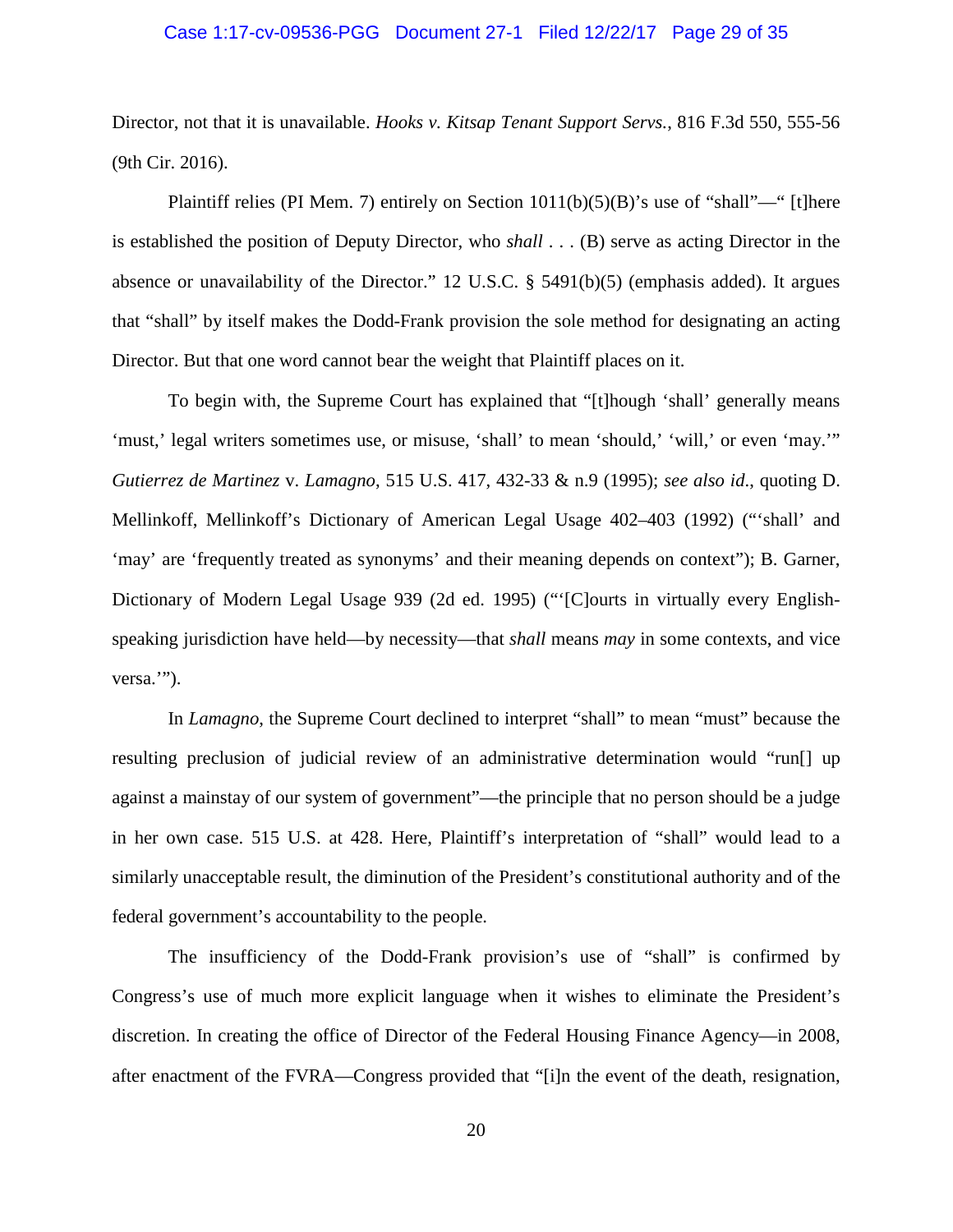#### Case 1:17-cv-09536-PGG Document 27-1 Filed 12/22/17 Page 30 of 35

sickness, or absence of the Director, *the President shall designate* either the Deputy Director of the Division of Enterprise Regulation, the Deputy Director of the Division of Federal Home Loan Bank Regulation, or the Deputy Director for Housing Mission and Goals, to serve as acting Director." 12 U.S.C. § 4512(f) (emphasis added). The absence from the Dodd-Frank provision of that language expressly limiting the President's discretion provides conclusive evidence that "shall" standing alone does not displace the President's FVRA authority—particularly because Section 4512(f) was enacted by Congress just two years earlier, and with respect to a financial services regulator, like the CFPB.

If Congress had intended to limit the President's discretion, it would have used the same language that it enacted just two years earlier. The absence of that phrase is fatal to Plaintiff's argument.<sup>6</sup>

That conclusion is bolstered by the inclusion within the Dodd-Frank Act of a provision stating that "[e]xcept as otherwise provided expressly by law, all Federal laws dealing with public or Federal . . . officers [or] employees . . . shall apply to the exercise of the powers of the Bureau." 12 U.S.C. § 5491(a). Plaintiff argues (PI Mem. 8) that "shall" fulfills this requirement

<sup>&</sup>lt;sup>6</sup> Plaintiff points (PI Mem. 9 n.16) to three statutes expressly preserving the President's discretion to designate an official to serve in an acting capacity other than the officeholder specifically identified in the statute. But two of these statutes were enacted prior to the enactment of the FVRA in 1998. And in any event, the fact that a scant few statutes restate the FVRA's grant of discretion—*i.e.*, that the statutorily designated person serves as acting official unless and until the President names a different replacement—is unsurprising and does not indicate that such references are *necessary* to preserve the President's power to appoint an acting official under the FVRA.

Importantly, a decision that "shall" alone is sufficient to displace the FVRA would broadly reduce the President's discretionary authority, because that word appears in a large number of statutes. *See, e.g.*, 15 U.S.C. § 633(b)(1); 20 U.S.C. § 3412(a)(1); 29 U.S.C. § 552; 31 U.S.C. § 301(c); 44 U.S.C. § 2103(c).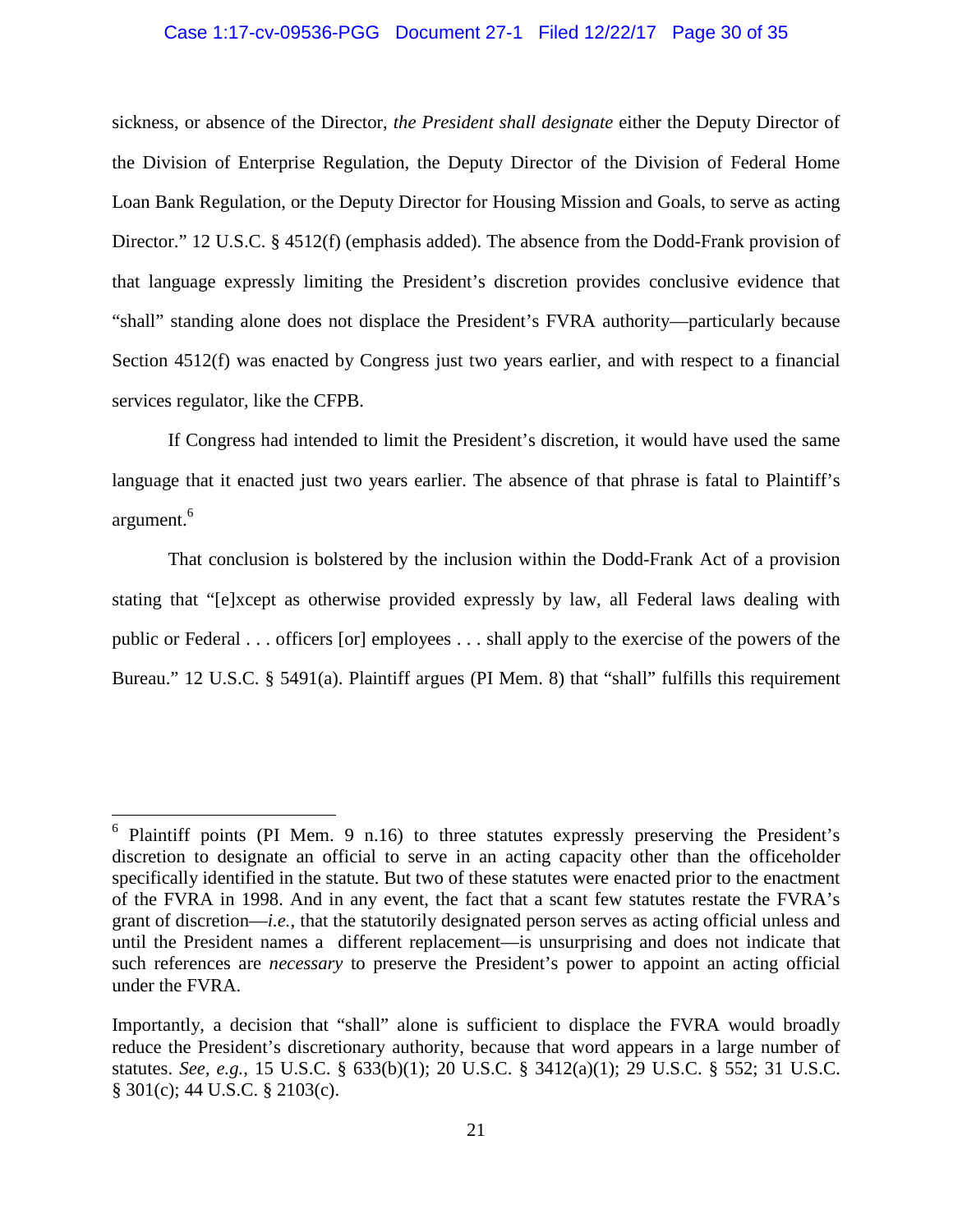#### Case 1:17-cv-09536-PGG Document 27-1 Filed 12/22/17 Page 31 of 35

of an express exception. But "shall" standing alone does not expressly displace these other laws, including the  $FVRA.<sup>7</sup>$ 

### **C. The constitutional concerns Plaintiff cites do not support its reading of Dodd-Frank.**

Plaintiff argues that Defendants' reading of the statute is constitutionally problematic because it would "aggrandiz[e] executive power at the direct expense" of the Senate's power to advise and consent on nominations. PI Mem. 17. But nothing could be further from the truth.

The FVRA—which Congress (and thus the Senate) itself enacted—does not permit permanent end runs around the Senate confirmation process. The statute includes safeguards specifically designed to prevent the President from evading the Senate confirmation process: an acting officer designated under the FVRA may serve only for a statutorily limited period of time (210 days from the date the vacancy occurred or from the date of a nomination for the office, *see* 5 U.S.C. § 3346(a)), and the individual designated as the acting official may not be the President's nominee to fill the office permanently unless that individual served as first assistant

<sup>7</sup> Plaintiff's *amici* argue that the legislative history of the Dodd-Frank Act shows that the Dodd-Frank Act sets out the exclusive means for designating an acting Director because the version passed by the House expressly referred to the FVRA and the final legislation did not. Br. of Chris Dodd *et al*. 11-12. The legislative history is beside the point here, because the text of the relevant statutes squarely resolves the question presented. *See, e.g.*, *Ratzlaf v. United States*, 510 U.S. 135, 147–48 (1994) ("[W]e do not resort to legislative history to cloud a statutory text that is clear."). And in any event, the drafting history is equally consistent with the conclusion that Congress intended the FVRA to apply but wanted to make clear that the Deputy Director could assume the duties of acting Director if the incumbent was incapacitated or that the Deputy would serve as acting Director (under the FVRA provision relating to "first assistants") unless the President made a different choice under the FVRA. That is the conclusion reached by the Bureau's General Counsel in her Memorandum upholding the President's authority to appoint Mr. Mulvaney. *See* Memorandum from Mary E. McLeod, General Counsel, to The Senior Leadership Team, CFPB 3 (Nov. 25, 2017) ("to the extent this legislative history is . . . relevant in interpreting Section 5491(b)(5), one could just as easily argue it shows that Congress was aware that the FVRA generally applies, and chose not to preempt it by either expressly exempting the succession from the FVRA, or by expressly providing for the Deputy Director to serve in the event of a 'vacancy' or 'resignation'"), https://assets.documentcloud.org/documents/ 4310651/McLeod-Memo-CFPB.pdf.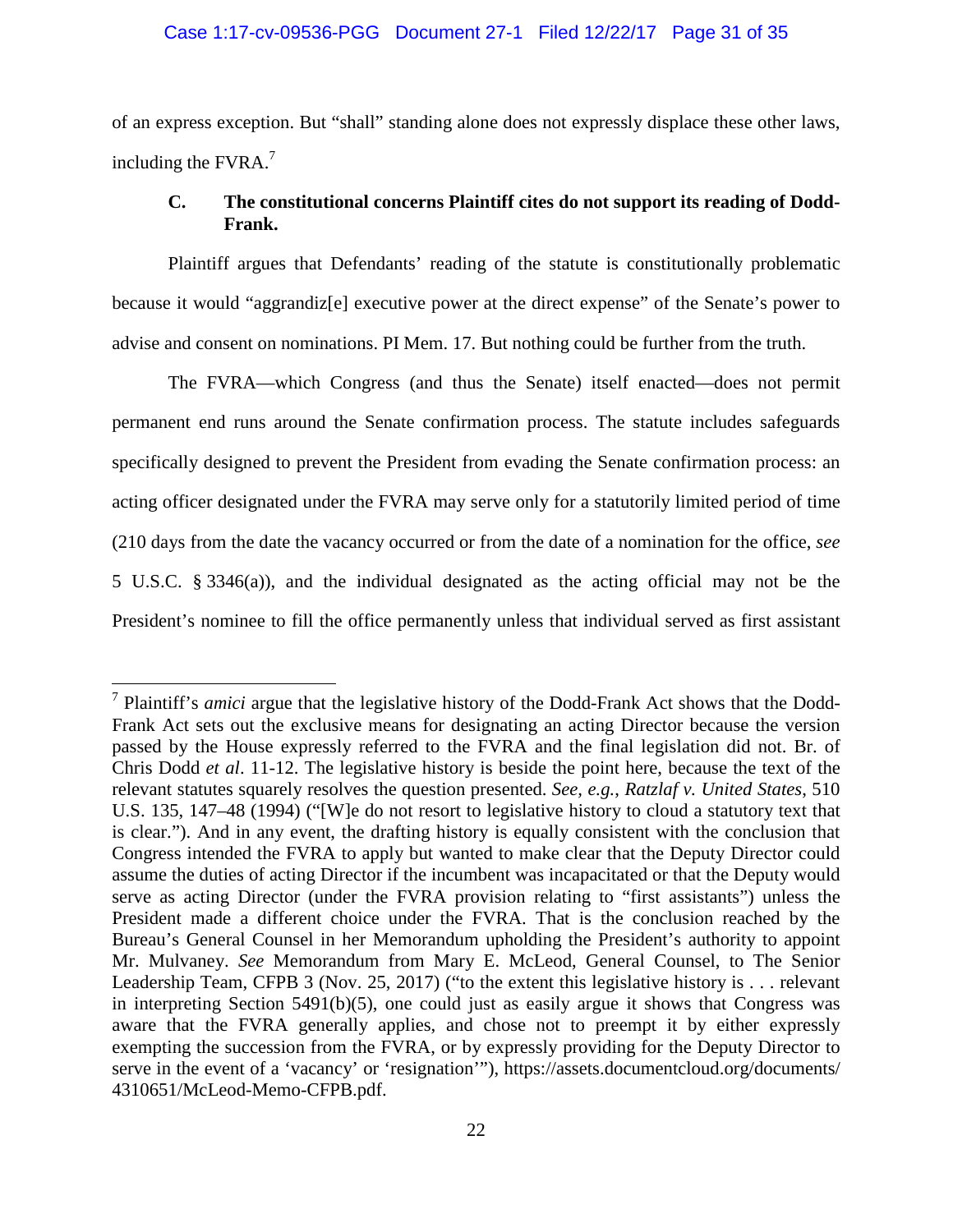#### Case 1:17-cv-09536-PGG Document 27-1 Filed 12/22/17 Page 32 of 35

to the office for more than 90 days out of the previous year (*id.* § 3345(b)(1)). The President's invocation of the FVRA will therefore have no effect on his obligation to nominate a permanent Director—or on the Senate's prerogative to confirm or reject the nomination.

The position that raises serious constitutional concerns is not Defendants', but Plaintiff's. As noted above, accepting Plaintiff's reading of the statute would mean that a Director could hand-pick a successor and that that individual could then (if the Senate refused to confirm a replacement) serve indefinitely, denying the President any opportunity to make an appointment to the post. The Dodd-Frank Act should not be construed to permit that highly undemocratic result.

### **III. Ms. English's Appointment As Deputy Director Is Invalid.**

Even if Plaintiff were correct that the Bureau's Deputy Director is the only official who may serve as acting Director, Ms. English—whom Plaintiff contends should be acting Director could not do so because Ms. English's appointment to the position of Deputy Director by outgoing Director Cordray was invalid. Director Cordray—at the time he made the appointment—was unconstitutionally insulated from Presidential control, and Congress cannot in any event vest the power to appoint the Deputy Director in the Director consistent with the Appointments Clause.

*First*, a panel of the D.C. Circuit has already held that the present structure of the Bureau—under which the Bureau is headed by a single Director removable only for cause—is unconstitutional because it deprives the President of virtually all ability to control the acts of the Bureau. *PHH*, 839 F.3d at 36. To be sure, the Supreme Court held in *Humphrey's Executor v. United States*, 295 U.S. 602 (1935), that Congress could create independent agencies that exercise executive power, but that exception to the requirement of Presidential control and accountability applies only to *multi-member* agencies constituted as a "body of experts appointed by law and informed by experience." *Id.* at 624 (internal quotation marks omitted). There is no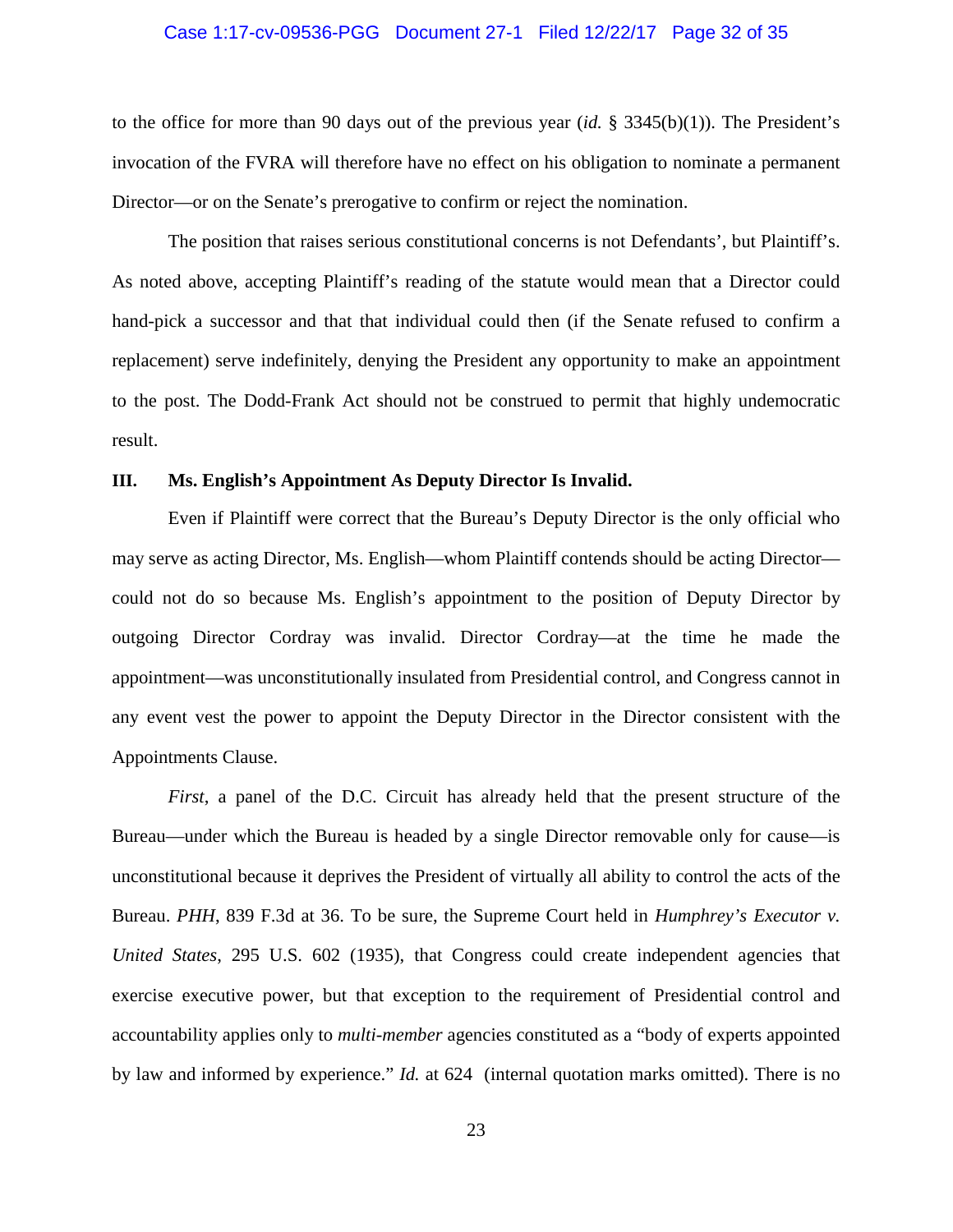#### Case 1:17-cv-09536-PGG Document 27-1 Filed 12/22/17 Page 33 of 35

precedent for a unitary, independent, and unaccountable Director as the head of an agency charged with enforcing laws against private persons. *PHH*, 839 F.3d at 18.

The *PHH* panel remedied this constitutional problem by striking the portion of the Dodd-Frank Act permitting removal of the Director only for cause, but that ruling was vacated when the full D.C. Circuit voted to rehear the case en banc. As illustrated by the panel's reasoning in *PHH*, Director Cordray was unconstitutionally insulated from Presidential control at the time he appointed Ms. English as Deputy Director—making that appointment invalid. *See Intercollegiate Broad. Sys., Inc. v. Copyright Royalty Bd.*, 796 F.3d 111, 118-19 (D.C. Cir. 2015) (invalidating action of unconstitutionally appointed officials: "[b]ecause the Board's structure was unconstitutional at the time it issued its determination, we vacate and remand the determination").

Because Director Cordray's appointment of Ms. English was invalid, there is currently *no one* empowered to appoint an acting Director of the Bureau if Plaintiff's reading of Section 1011(b)(5) is correct—which is an additional, significant reason that the Court should reject that construction of the statute.

*Second*, at a minimum, there are serious questions whether the provision of Dodd-Frank authorizing the Director to appoint a Deputy Director (12 U.S.C.  $\S$  5491(b)(5)(A)) is itself unconstitutional. Under the Appointments Clause of the Constitution, Congress may choose not to require Presidential appointment and Senate confirmation for "inferior Officers"—but if it does so, the appointment power must instead be vested in "the President alone, in the Courts of Law, or in the Heads of Departments." U.S. Const. art. II, § 2, cl. 2. The Bureau arguably is not a "department," which would mean that its Director may not be given the authority to appoint inferior officers.

That conclusion follows from Supreme Court precedent, which requires that an agency be a free-standing entity in order to qualify as a "department." Indeed, in *Freytag v. Commissioner*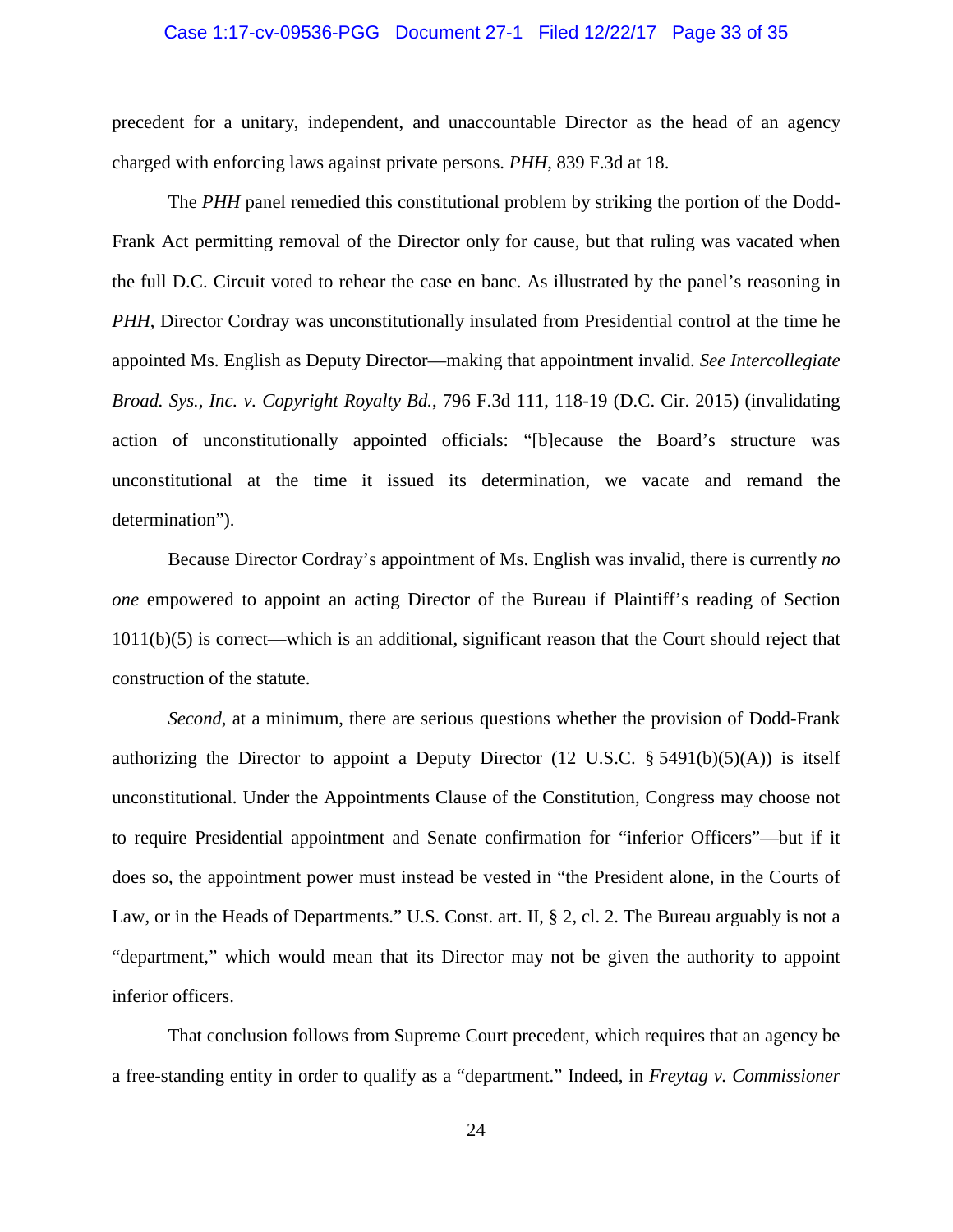#### Case 1:17-cv-09536-PGG Document 27-1 Filed 12/22/17 Page 34 of 35

*of Internal Revenue*, 501 U.S. 868 (1991), the Court noted that it had held "for more than a century" that the "term 'Departmen[t]' refers only to 'a part or division of the executive government, as the Department of State, or of the Treasury,' expressly 'created and given the name of a department' by Congress." *Id.* at 886 (brackets and ellipsis omitted) (quoting *United States v. Germaine*, 99 U.S. 508, 510 (1878)). *Freytag* thus held that the term "departments" encompasses "executive divisions like the Cabinet-level departments." *Id.* In *Free Enterprise Fund*, the Court expanded the definition of "departments" to include so-called principal agencies such as the SEC, but it did so on the rationale that the SEC "is a freestanding component of the Executive Branch, not subordinate to or contained within any other such component." 561 U.S. at 511.

The Bureau likely does not qualify as a "department" for Appointments Clause purposes under the Supreme Court's approach. It clearly has not been designated as an executive, Cabinetlevel "department" by Congress, which described it in Dodd-Frank as a "bureau" (12 U.S.C. § 5491(a)). Nor is the Bureau a "freestanding component of the Executive Branch," like the SEC; rather, it is contained within the Federal Reserve. *See id.* If the Bureau is not a "department," then Director Cordray's appointment of Ms. English as Deputy Director would be unconstitutional—which would bar her from serving as acting Director. In order to avoid having to address this constitutional question regarding the Director's authority to appoint a Deputy Director, the Court should construe the statute to allow the President to select his own acting Director.

#### **CONCLUSION**

For the foregoing reasons, Plaintiff's motion for a preliminary injunction should be denied.